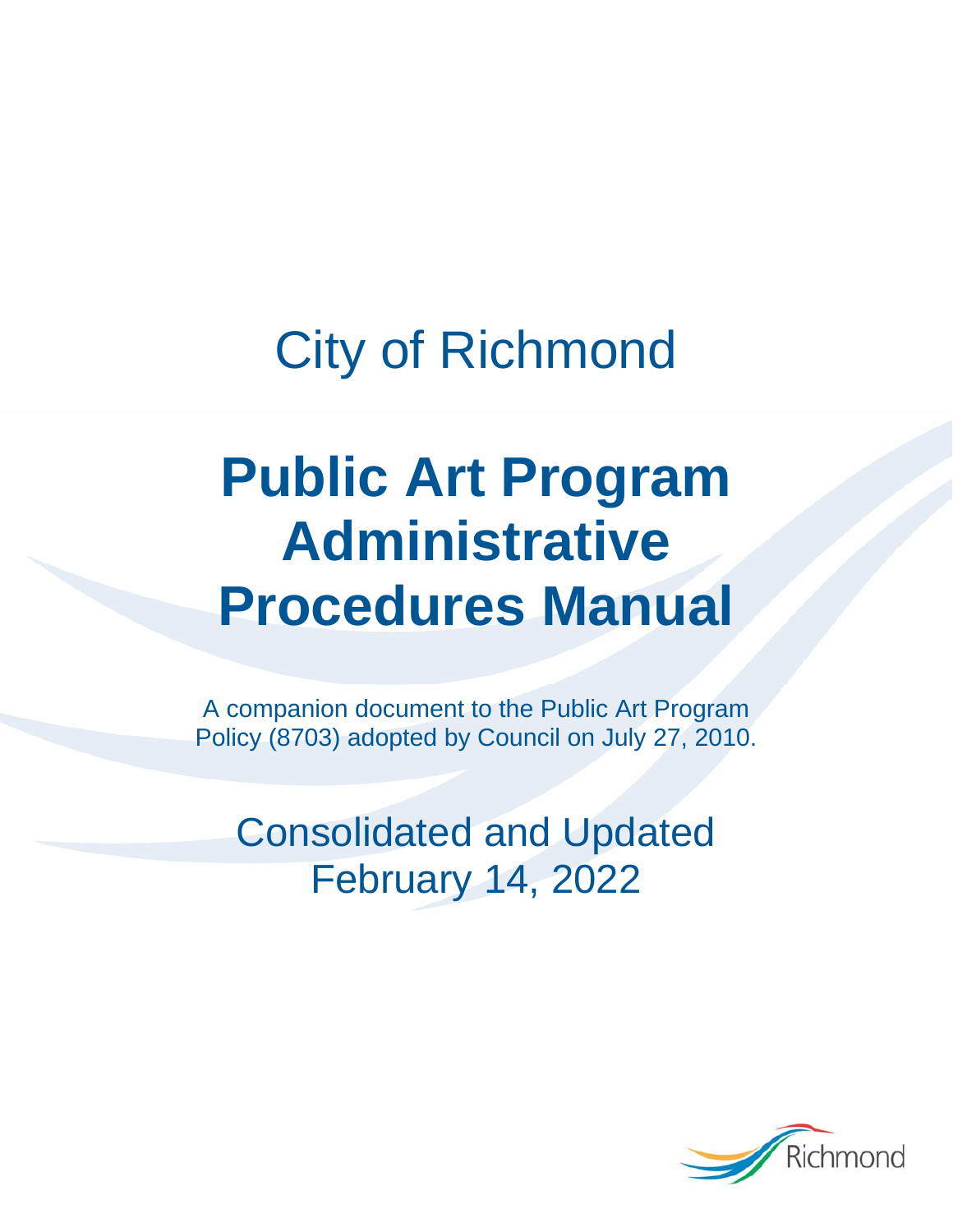# Public Art Program Administrative Procedures Manual

# **Table of Contents**

| 2.             |  |
|----------------|--|
| 3 <sub>l</sub> |  |
| 4.             |  |
| 5.             |  |
|                |  |
|                |  |
|                |  |
|                |  |
|                |  |
|                |  |
|                |  |

**The Public Art Program Administrative Procedures Manual supplements the Public Art Program Policy and the Richmond Public Art Advisory Committee Terms of Reference.** 

**Note: The RPAAC Terms of Reference are a separate document from the Public Art Program Policy (8703), and were adopted by Council on July 27, 2010.**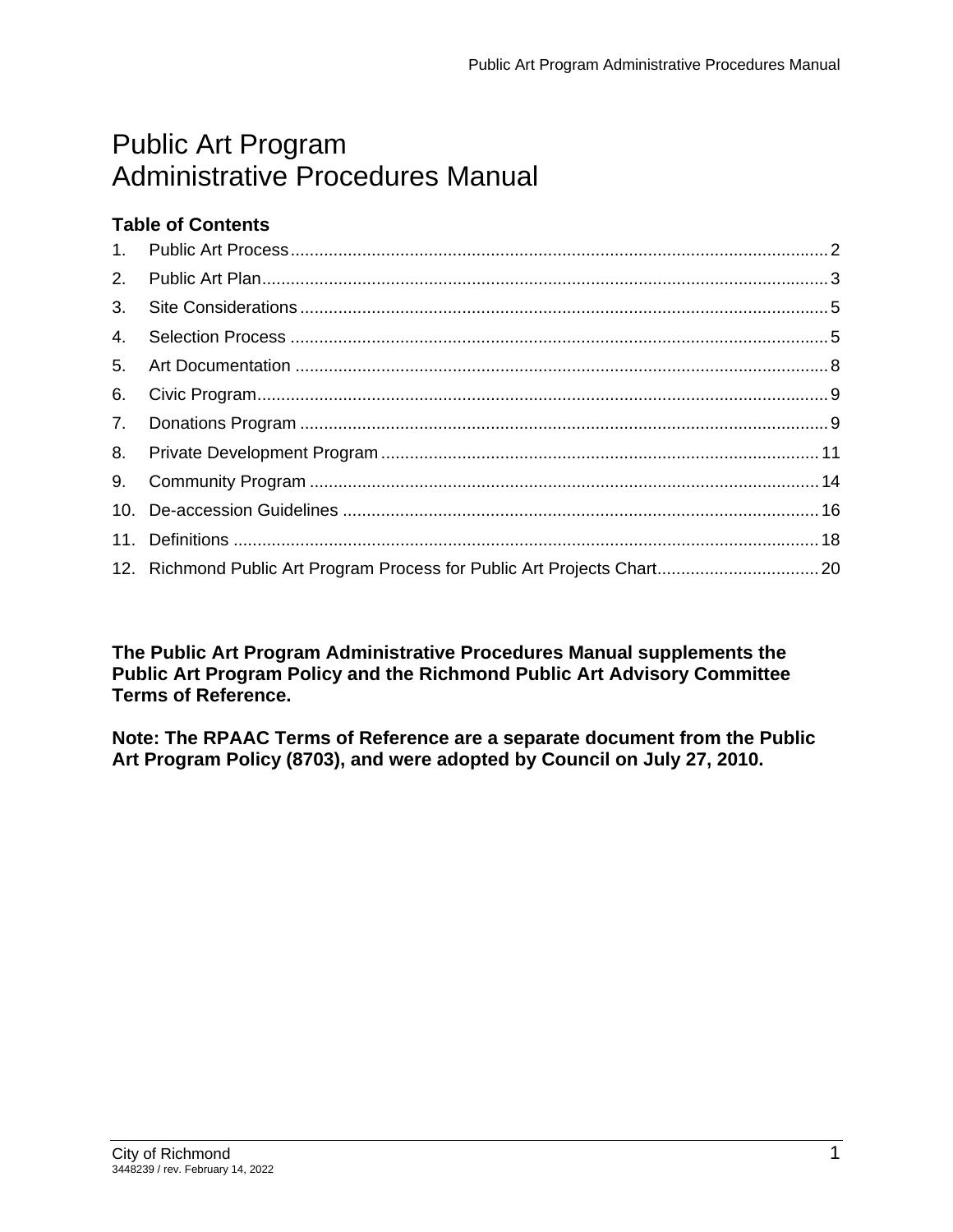# **1. Public Art Process**

### **1.1 Overview**

- 1.1.1 These guidelines are intended to assist staff, developers, **art consultants**, **artists**, landscape architects and other interested stakeholders in the planning, selection and siting of public art in the City of Richmond.
- 1.1.2 These guidelines are founded on the conviction that the acquisition of public art, like the City's long-term investment in capital works and social development, is contingent on the involvement of professional advice and community representation.
- 1.1.3 It is intended that proponents discuss Public Art Program objectives and requirements with City staff prior to, and during the course of, project identification and/or the development application process (i.e. rezoning, Development Permit, etc.), in order to determine the preferred strategy for achieving a site-specific public artwork.
- 1.1.4 The **Richmond Public Art Advisory Committee (RPAAC)** provides informed comment to City Council through staff on the implementation of the Public Art Program's civic, private, community and donation programs.
- 1.1.5 For the purposes of this document, the project lead for either civic, community, donation or private development projects shall be referred to as 'the proponent'.

#### **1.2 Project Assessment**

- 1.2.1 The Public Art Program encourages the creation of work of the highest standards, that is deemed relevant to the community, and that allows the public to be inspired, make connections and understand relationships among the works in the collection and the community.
- 1.2.2 City staff assess each project for budget, schedule, method of **artist** selection.
- 1.2.3 **RPAAC** reviews and comments on all public art plans with respect to the proposed method of artist participation, terms of reference for artist and site selection, budget allocations, and the public consultation or participation process.
- 1.2.4 If the project allows, the proponent might consider including a mentor or workshop program for the benefit of other artists or community participants.

# **1.3 Art Consultant**

- 1.3.1 City staff will identify and advise when a project may require an **art consultant** to facilitate the public art process. For large-scale projects, hiring an experienced **art consultant** is the best assurance of implementing a successful public art plan.
- 1.3.2 The **art consultant** may be responsible for aspects of the public art process or may be engaged to advise on some phases only (e.g. public art plan preparation, selection process management, artwork installation management, legal and technical aspects, artists' copyright, and etc.).
- 1.3.3 The **art consultant** is an independent agent who facilitates the plan, acts as the agent for the proponent and advocates for the artist(s) to achieve the successful integration of the artwork within the surrounding urban fabric.

# **1.4 Conflict of Interest**

1.4.1 Any participant in the City's public art processes, including staff, members of **RPAAC** and their advisors or representatives, must declare any direct or indirect benefit to themselves, or their respective employers, partners, families or associates, which may arise from the City's acquisition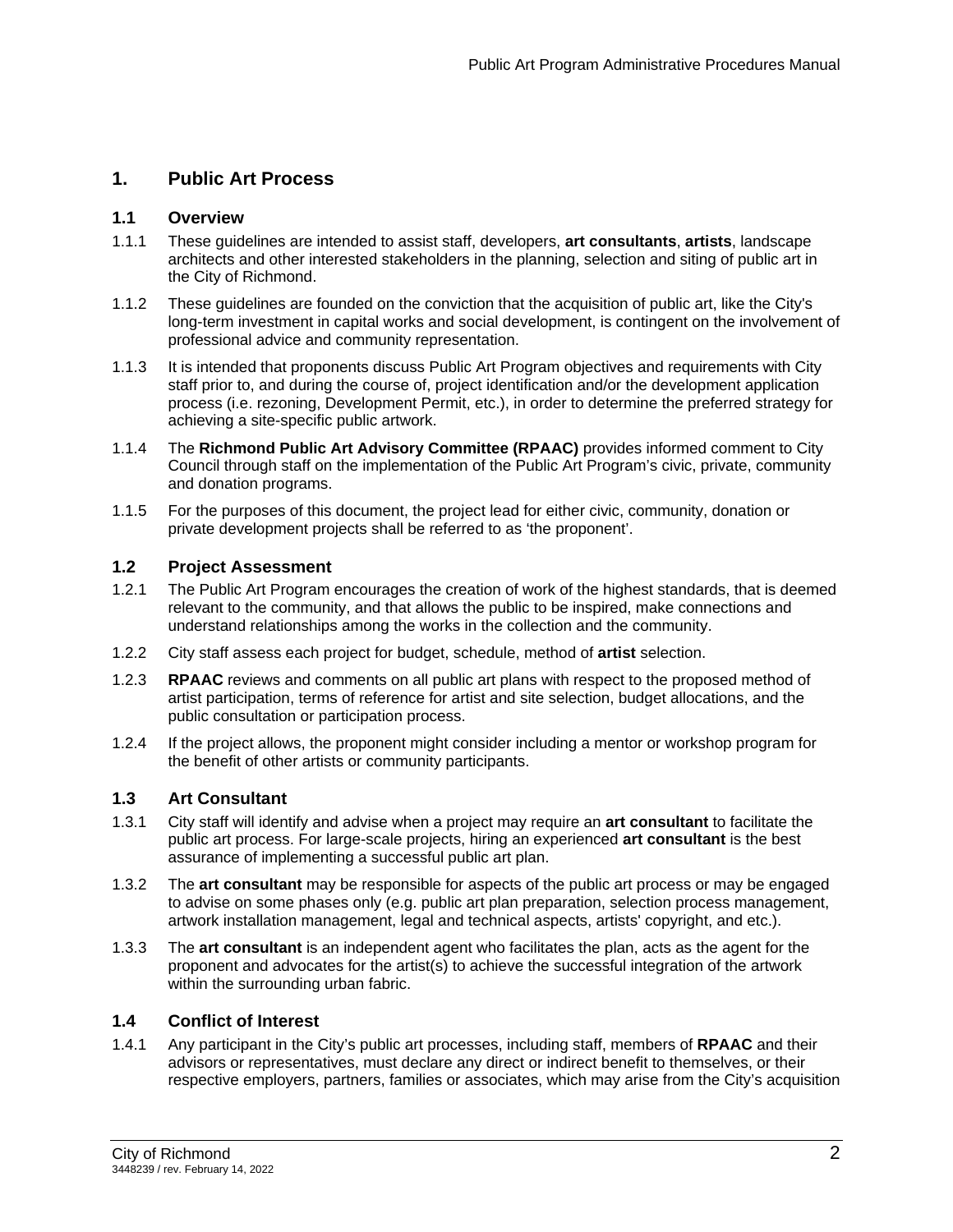or de-accession of any public artwork or related activities, and will be required to remove themselves from such processes.

# **2. Public Art Plan**

#### **2.1 General**

2.1.1 The public art plan should itemize and address the policies and guidelines of the Richmond Public Art Program (Policy 8703) and its stated program goals and objectives and should contain, but not necessarily limit itself to, the following sections:

#### **2.2 Implementation**

- 2.2.1 The public art plan should be drafted at the earliest possible stage to create a well-balanced plan, which can be successfully integrated with the timing of the overall civic, community or private development project. Single and multi-phased developments can offer a variety of artwork sites and opportunities if planned well in advance.
- 2.2.2 The public art plan shall include a projected schedule for implementation.

#### **2.3 Public Art Opportunities and Site Potential**

- 2.3.1 "Site-specific" opportunities identified should evoke some aspect of the historical, social, political or physical context of the site through public art.
- 2.3.2 If the project is large enough or multi-phased, the plan should include a balance of different types of public art opportunities.
- 2.3.3 See *Section 3 Site Considerations* for further details.

#### **2.4 Estimated Budget**

- 2.4.1 For private development projects, the proponent will initially estimate the budget at the rezoning or development permit stage.
- 2.4.2 If an artist is asked to address functional features, such as a fountain, façade, or windscreens, the art budget is the "upgrade" to the existing costs of the feature.
- 2.4.3 If located on private property, continued maintenance of the artwork will be the responsibility of the proponent and subsequent owners. The City shall provide a maintenance operating budget if the ownership of the artwork and the property where the artwork is located is transferred to the City.
- 2.4.4 Once the budget is implemented, the proponent must document all invoices and cheques issued so that a complete record exists when, at the completion of the project, the City is required to review all expenditures of the public art project.
- 2.4.5 See the Civic, Community or Private Developer Program sections for further details on Budgets and Financial Procedures.

#### **2.5 Method of Artist Selection**

2.5.1 See *Section 4 Selection Process* for further details.

#### **2.6 Public Art Panel Composition**

2.6.1 See *Section 4.4 Public Art Panels* for further details.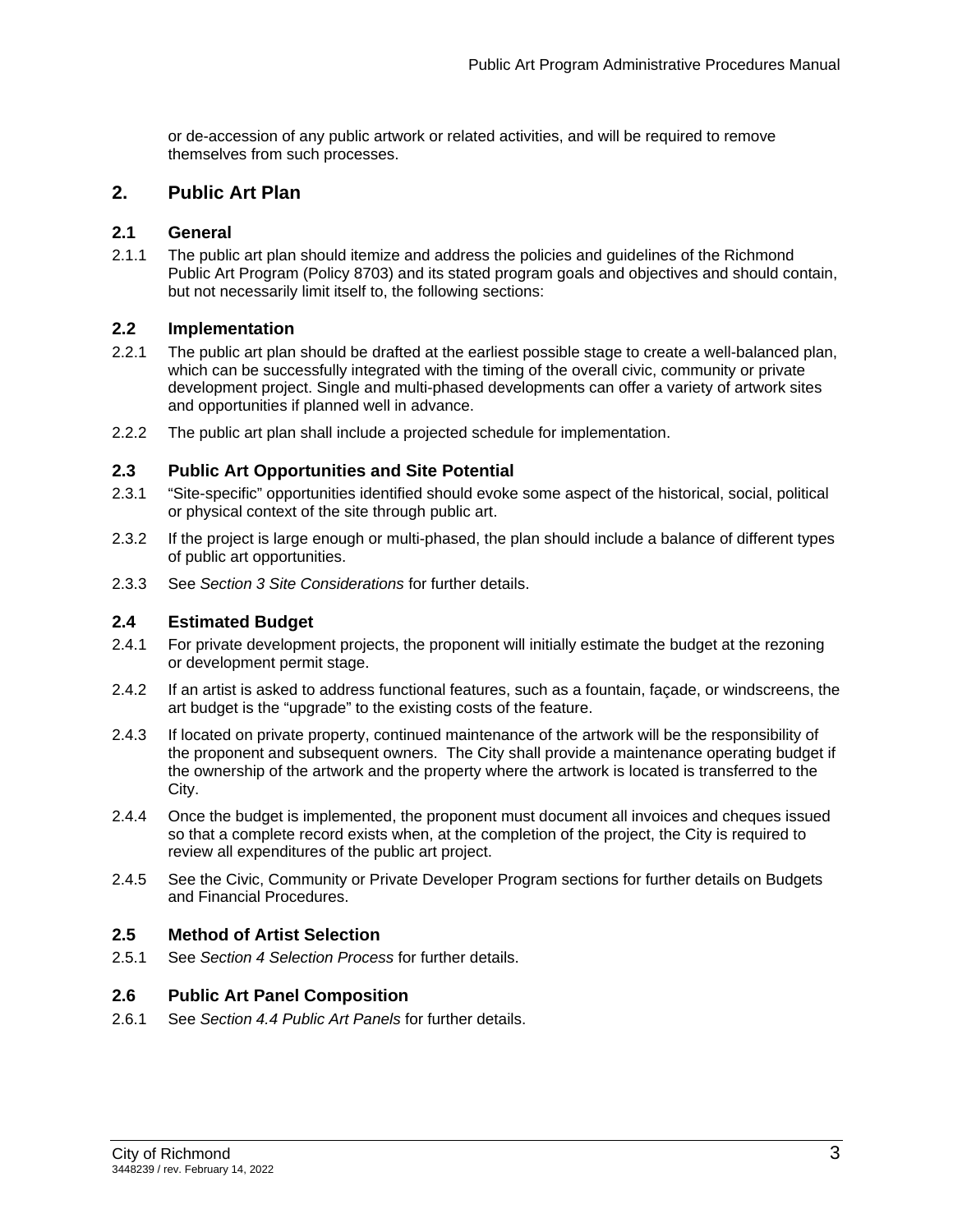# **2.7 Public Relations**

2.7.1 Public relations focuses on educational and promotional initiatives and may include such features as display material, signage and interpretive displays to help understand, appreciate and celebrate art in the public realm.

### **2.8 Preliminary Public Art Plan**

- 2.8.1 To allow for early feedback on the proposed Public Art Plan, it is recommended that the proponent prepare a Preliminary Public Art Plan for review by staff and **RPAAC**.
- 2.8.2 The Preliminary Public Art Plan consists of a two to three page proposal identifying the estimated budget, public art opportunities, time-line for artist participation, and terms of reference for site and artist selection.
- 2.8.3 A *Public Art Plan Guide and Checklist* is available to assist Private Developers in the preparation and submission of the Public Art Plan.

#### **2.9 Detailed Public Art Plan**

- 2.9.1 The detailed Public Art Plan describes the selected public art site(s) and concept; artist(s) qualifications; budget allocations; schedule for design, construction, installation, and documentation; public participation proposed; progress reports; anticipated needs for property dedication or encroachment; and a proposed maintenance plan.
- 2.9.2 Staff will present the detailed Public Art Plan to the **RPAAC** for review and comments.
- 2.9.3 For Private Development projects, a summary of **RPAAC**'s review and recommendations will be included in the development application staff report (e.g. rezoning and/or development permit application) for approval by City Council. (See *Section 12 Public Art Process* for process details.)
- 2.9.4 For Private Development projects, fulfillment of the terms of the Public Art Plan is secured by the legal agreement agreed to by the proponent and the City.

#### **2.10 Presentation of Private Development Public Art Plans to the Richmond Public Art Advisory Committee**

- 2.10.1 Richmond Public Art Advisory Committee (RPAAC) meetings are held monthly throughout the year. The meetings are normally held on the second Tuesday of the month at 7:00pm in the Room M. 2.002, 2nd Floor, City Hall, 6911 No. 3 Road. Public attendance is permitted; however, the public may not address the committee.
- 2.10.2 The **RPAAC** meetings are conducted by the elected Chairperson in the following manner:
	- a) For the presentation of Public Art Plans for private development projects, the applicant is normally represented by a Public Art Consultant retained by the applicant. For exceptional instances (generally smaller projects) the City Public Art Program will manage the preparation or the Public Art Plan and selection process.
	- b) The private development Public Art Consultant shall submit the materials for presentation to the Public Art Planner for distribution to the **RPAAC** a minimum of ten (10) days prior to the scheduled meeting. Electronic submittals are encouraged.
	- c) The presentation materials are distributed to **RPAAC** seven (7) days prior to the **RPAAC** meeting.
	- d) Public Art Plans are to include information on the public art opportunities and site potential; themes, parameters, and constraints; estimated budget; method of artist selection; potential artists (i.e., experience, media, residency); selection panel composition; implementation plan (phases, schedule); and public relations program.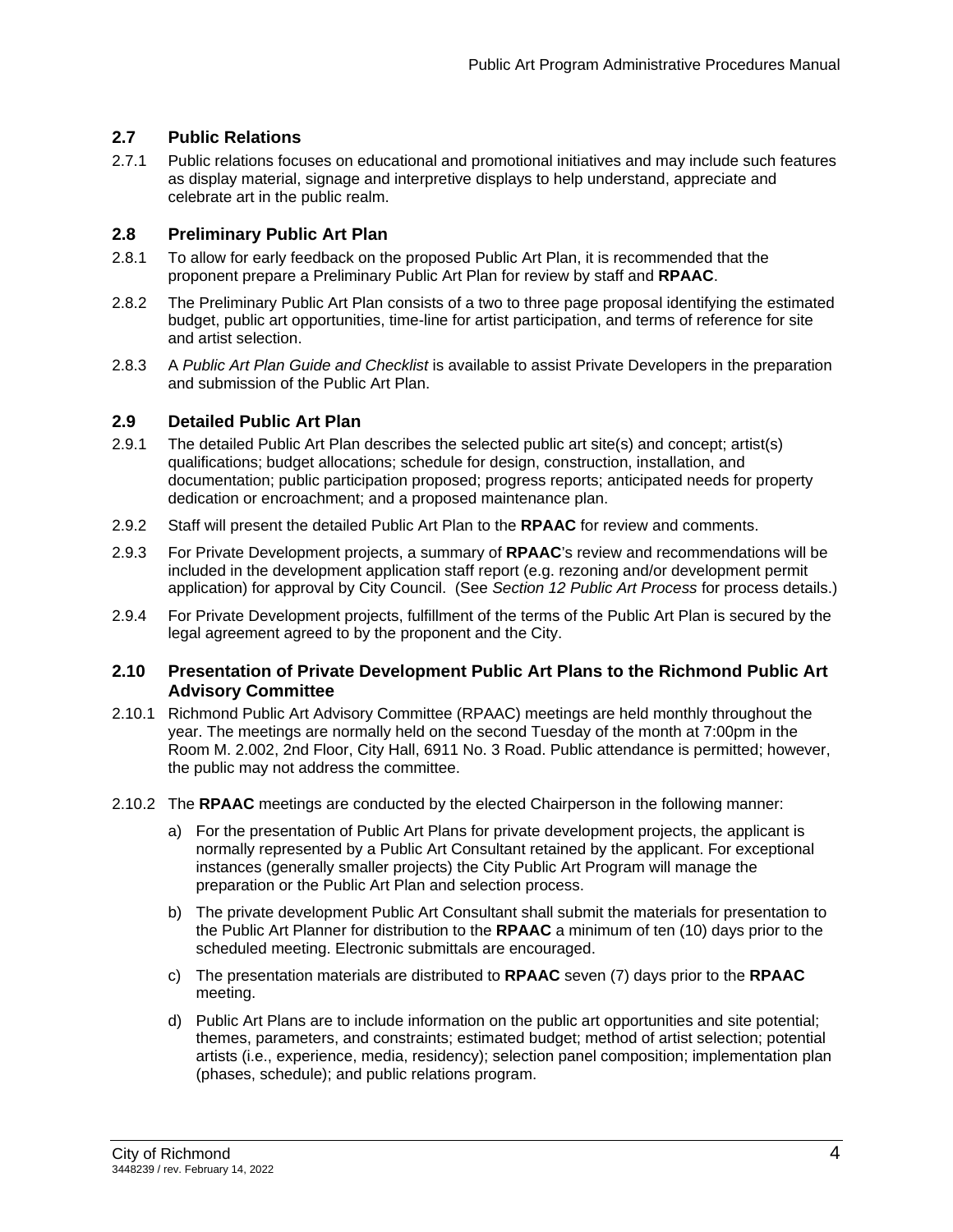- e) The Public Art Planner introduces the project to **RPAAC** (referring to its location, context, background, scope and response to established policies and guidelines).
- f) Artists should not be part of the presentation team. Selection of the artist occurs at a later stage through an independent, arm's length selection panel process.
- g) The applicant has the option to make a brief presentation (ten minutes maximum) to provide highlights and clarify any aspects of the Plan to **RPAAC**. **RPAAC** will have received the Public Art Plan for review prior to the meeting.
- h) **RPAAC** members review the project material and provide comments and observations.
- i) The Chairperson summarizes the comments of **RPAAC**.
- j) **RPAAC** then votes for either "Support", "Non-Support" or "Deferral".
- k) Detailed minutes of the meeting are distributed to the applicant and all relevant City staff and approving authorities.

# **3. Site Considerations**

- 3.1.1 Artwork must be located in areas offering the public a free and unobstructed experience of the artwork, with preference given to areas providing the greatest opportunities for interaction and accessibility.
- 3.1.2 Locations designated for the installation (current or future) of public art projects should meet the following criteria:
	- a) Visibility for pedestrians and/or motorists (including public transit);
	- b) Proximity to recognized pedestrian routes and high pedestrian activity areas (e.g. active retail areas), transit stops (especially those serving high ridership routes), places of public gathering, public open spaces; and
	- c) Opportunities to expand on existing or future public **artworks** as part of an existing or proposed multi-**artwork** concept.
- 3.1.3 Given these criteria, indoor areas are usually unsuitable, but if sited indoors, the artwork must offer the general public a free and uninhibited experience during normal business hours.
- 3.1.4 Places of special heritage, community or environmental significance may be considered for locating public art.
- 3.1.5 The designation of public art siting locations (as required for current and/or future installations) should be indicated on the appropriate document (e.g. Development Permit and Building Permit drawings) to the satisfaction of City staff, with regard to urban design and technical considerations (e.g. utilities, pedestrian and vehicle safety, maintenance access).

# **4. Selection Process**

#### **4.1 Overview**

- 4.1.1 The Richmond Public Art Program seeks to ensure a fair, informed and competitive artist selection process.
- 4.1.2 Depending on the site opportunities and overall budget, local, national and international artists may be considered for a public art project.
- 4.1.3 Acquisition of artworks and the selection and commissioning of artists and artists' proposals, including gifts of artwork are generally directed through a panel process.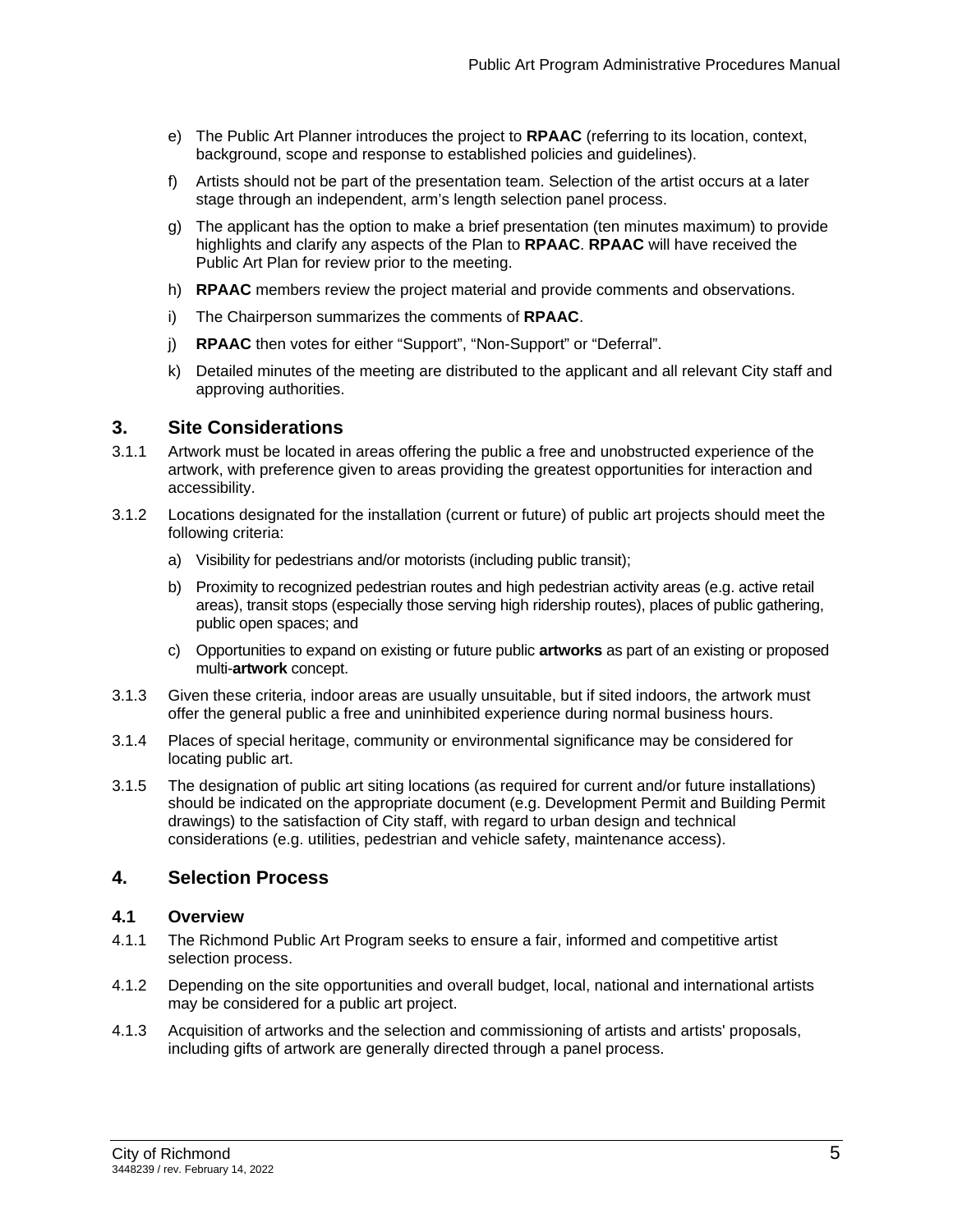- 4.1.4 The panel's role is to select the best artist and/or artwork that meets the public art project's design parameters, theme and location conditions, as outlined in the public art plan terms of reference.
- 4.1.5 All panel recommendations and findings are reported to **RPAAC**.
- 4.1.6 The process undertaken by the panel must ensure artists and artworks are selected on their own merit by a process informed by expertise and community awareness, free of personal bias or influence.
- 4.1.7 Anyone employed by the proponent or involved in the project development team (e.g. architect, landscape architect, engineer) should not apply to be the artist of the artwork.
- 4.1.8 Staff may designate some projects as suitable for artists new to public art.
- 4.1.9 For public artworks on civic property, Council approval is required for Public Art Plans, as well as Terms of Reference and Selected Concepts for individual artworks.

#### **4.2 Forms of Artist Selection**

- 4.2.1 *Request for Qualifications (RFQ)* A call to artists to submit their credentials and qualifications to be considered for a public art project.
- 4.2.2 *Request for Proposals (RFP)* An artist call soliciting a concept proposal for a public art project.

#### **4.3 Types of Artist Call**

- 4.3.1 *Open Call* A widely publicized **RFQ** or **RFP** with no specific recipient list.
- 4.3.2 *Invitational Call* An **RFQ** or **RFP** with a predetermined recipient list of specific and qualified artists.
- 4.3.3 *Direct Selection* After consulting with curators and/or other art and design professionals, an invitation to submit a project proposal is issued to a specific artist or artist team.
- 4.3.4 Depending on the site opportunities and the budget allocation, artists may be selected through an invitational competition, an open competition or a direct commission.
- 4.3.5 Calls are assessed thoroughly to provide unique public art opportunities. The parameters outlined in the call ensure that the public art collection remains diverse with regards to artistic mediums, disciplines and methods, and a varied group of artists are engaged.

#### **4.4 Public Art Panels**

- 4.4.1 Each public art panel is unique with its own objectives and terms of reference. While there are many different types of panel, the majority of Richmond Public Art Panels are one of two types: Selection Panels and Review Panels
- 4.4.2 Selection Panel: The panel reviews multiple submissions (dependent on the form of the call) and recommends one artist or a shortlist of artists.
- 4.4.3 Review Panel: The panel reviews a single submission to ensure that it meets with the goals and objectives of the public art program and the terms of reference specific to the project or opportunity. This panel also reviews the method in which the submission was chosen to ensure that it meets with the goals and objectives of the public art program.
- 4.4.4 Public Art Panels may take curatorial considerations into account and assess the public art collection as a whole when making recommendations on new public art projects.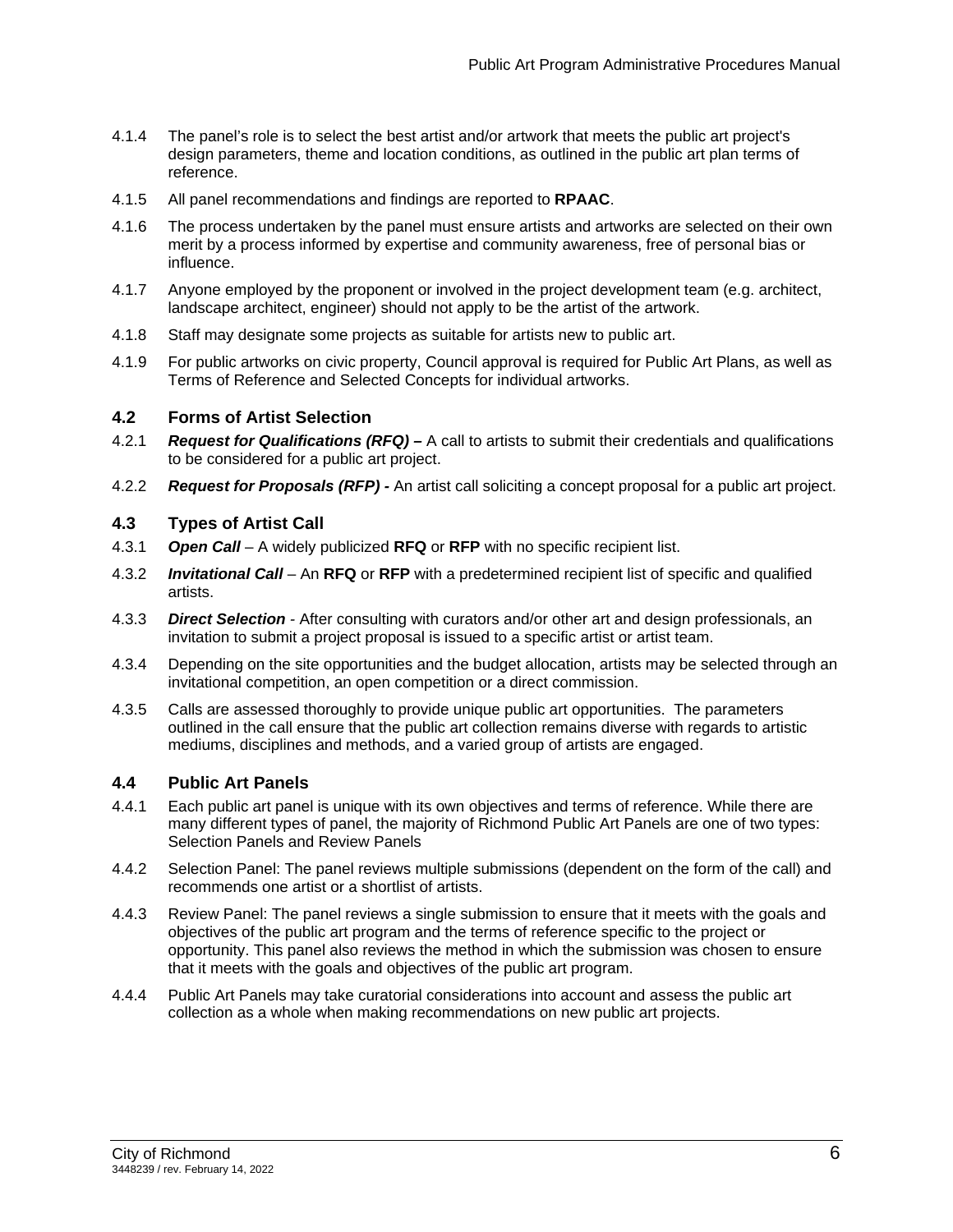#### **4.5 Panel Composition**

- 4.5.1 Panels include artists, art professionals and design professionals (i.e. architects, landscape architects, engineers, urban designers, and planners).
- 4.5.2 The composition of a public art panel must have a majority of its members with professional art experience.
- 4.5.3 The panel process may provide for neighbourhood input or representation, and panels should reflect community diversity.
- 4.5.4 In community and private development projects, the proponent has the right to appoint a representative to the panel.
- 4.5.5 Art dealers are usually not allowed to participate on selection panels due to potential conflict of interest.
- 4.5.6 A panel will be comprised of no less than three and usually no more than five panel members.
- 4.5.7 Staff will maintain a list of candidates for panels, with input and periodic review by **RPAAC**.
- 4.5.8 Non-voting advisors may be included as needed to supply technical information or community advice. Typical panel advisors might be: community residents, project staff, and technical staff.
- 4.5.9 An appointed panel shall not include any person from **RPAAC**, City of Richmond staff, or City Council; nor their respective partners, employees or families of the aforementioned.
- 4.5.10 **RPAAC** members may attend panel meetings as observers. Meetings are scheduled at the convenience of panellists and proponents.
- 4.5.11 Panel composition and panel terms of reference for each panel will be set prior to commencement of the project or as early in the project development stage as possible, by the public **art consultant** or the City's project staff team. **RPAAC** will review the terms of reference.
- 4.5.12 Panellists and/or others consulted or asked to provide an evaluation of the proposals or artists' qualifications will be paid an honorarium (ranging from \$100 to \$300 per panellist).

#### **4.6 Selection Criteria**

- 4.6.1 Artists and artists' proposals will be selected for recommendation to staff by the panel's majority vote on the basis of:
	- a) Artist's qualifications and proven capability to produce work of the highest quality;
	- b) Artist's capacity to work in demanding environments with communities and other design professionals, where applicable;
	- c) Appropriateness of the proposal to the project terms of reference and Public Art Program goals;
	- d) Artistic merit of the proposal;
	- e) Degree to which the proposal is site and community responsive, and technically feasible;
	- f) Probability of successful completion; and
	- g) Environmental sustainability of the proposed **artwork**.
- 4.6.2 A panel may determine that none of the submissions fulfill the project criteria. In this case, the selection process may be re-opened.
- 4.6.3 Artists that are currently under contract with the City in a **public art** project, are ineligible for other projects until the current contract is deemed complete. City staff, in exceptional cases, may waive this condition for an artist.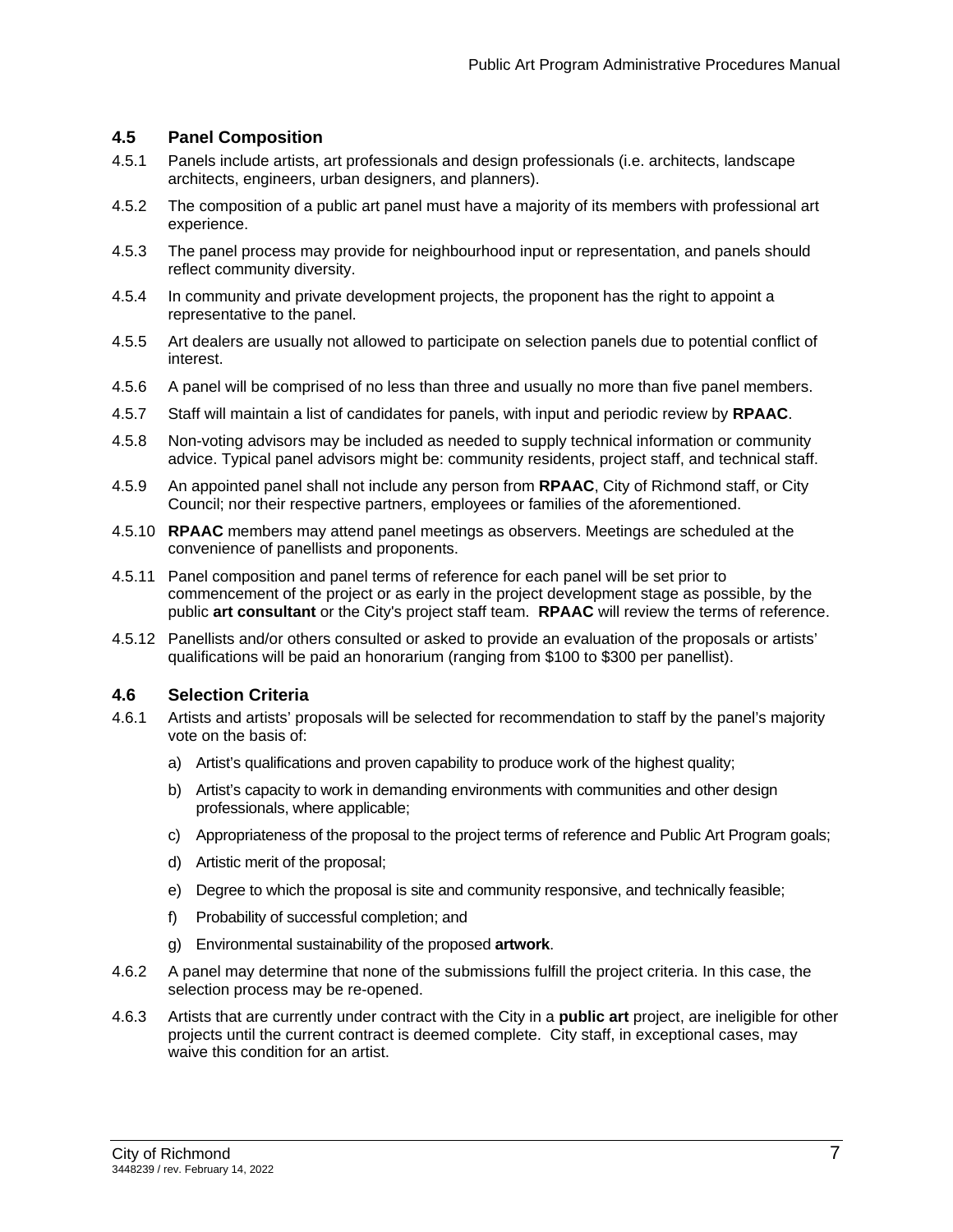# **4.7 Technical Review**

- 4.7.1 City staff will act as a resource to various panels, providing technical review and an analysis of proposed materials, construction, scale, costs, durability, public access, environmental sustainability and safety, as they relate to the ability of the City or development proponent to maintain and accommodate the proposed artworks.
- 4.7.2 The proponent, in conjunction with participating City departments, will ensure all recommended proposals are reviewed prior to final selection for safety and liability, compliance with City by-laws and requirements, technical feasibility, environmental impact, cost, maintenance and other aspects as needed. Final selection will not be made or announced until any question on these issues is resolved.

# **5. Art Documentation**

- 5.1.1 An Art Record Form must accompany all completed artworks. This form is used for the proper curatorial gathering of data relating to the artwork. The data gathered includes (but is not limited to):
	- a) Name of **artwork**;
	- b) Name and biographical details of the **artist(s)** including place of birth;
	- c) Contact mailing and email address, phone number and website;
	- d) Specifications of the **artwork** including medium, method of construction and installation, and dimensions;
	- e) **Artist** description of the work;
	- f) **Artist** statement including how the **artwork** relates to its environment, and/or area history, and/or community as applicable;
- 5.1.2 The Art Record Form should also be accompanied by six high quality, high-resolution electronic images (minimum 700 dpi) showing the artwork close-up, details, and in context.
- 5.1.3 Other related materials as necessary may also be required to reveal the artwork and/or artist intentions (e.g. film, video clips, book works, etc.).
- 5.1.4 A copy of the artist's maintenance plan, including method, materials and frequency of inspections or maintenance and person or organization responsible for maintenance and long term conservation

# **5.2 Condition Inspections**

5.2.1 On occasion, condition inspections will be carried out and recorded.

# **5.3 Photography of the Collection**

5.3.1 On occasion, updated professional photos of the public art collection (in part or in whole) will be obtained.

# **5.4 Public Accessibility to Database**

5.4.1 The City's public art database shall be updated regularly and remain accessible to the public through the City's website.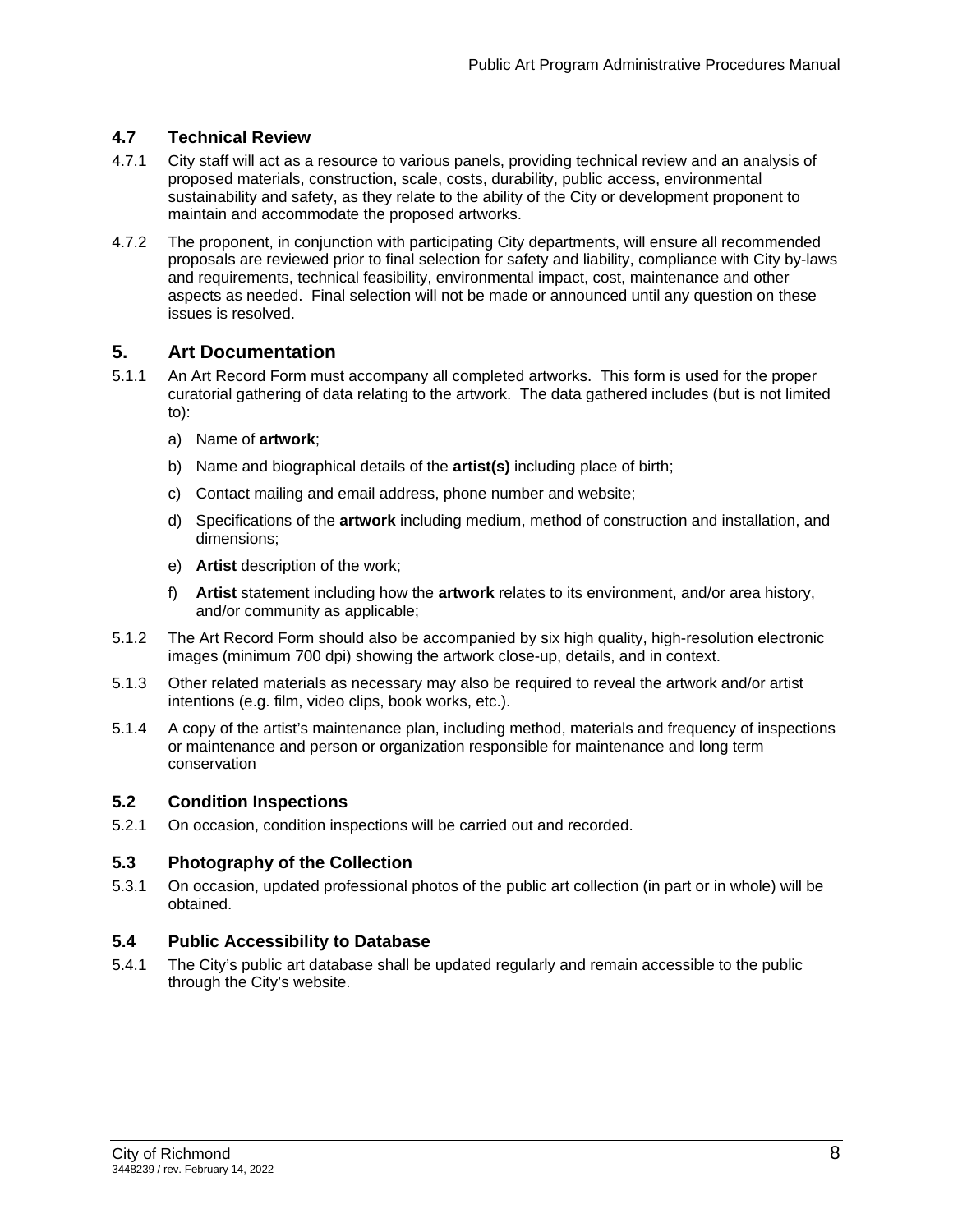# **6. Civic Program**

# **6.1 Civic Financial Procedures**

- 6.1.1 City departments will identify and pro-rate 1% of construction funds allocated to the capital project budgets identified in the Annual Capital Project Budget for public art. Only construction costs will be used in the calculation of the public art budget.
- 6.1.2 City departments will transfer the approved public art allocation funds, as agreed in consultation between the department and Public Art Program staff, to a City Projects Account for the development of public art projects.

# **6.2 Project Identification Procedures**

- 6.2.1 An interdepartmental City staff team will identify priority locations and projects for public art.
- 6.2.2 City Council approval is required on public art plans for the Civic Public Art Program.

# **7. Donations Program**

# **7.1 Project Identification**

- 7.1.1 The City will consider gifts of artwork for placement at City-owned sites on the following basis:
	- a) That the donation contribute to and enhance the City's **public art** collection
	- b) That the donation meet a high standard and is appropriate and meaningful to the community
	- c) That the donation follows the procedure for reviewing proposed **gifts** of **artworks** to the City intended for placement in public places under the City's jurisdiction
	- d) That the donation is made with the understanding that no City funds will be required for production, siting, installation or ongoing maintenance of the work without prior approval of City Council.
- 7.1.2 The City will not accept a gift of artwork until all funds for its development and siting have been secured.
- 7.1.3 The City will consider the following types of donation proposals for artworks intended for placement at a public site under the City's jurisdiction:
	- a) An already completed work of art.
	- b) A commissioned **artwork** by a specific **artist** or **artists**.
	- c) A commissioned **artwork** by means of a public competition, as described in the Public Art Program.
- 7.1.4 Donations of creative or innovative public art projects are welcomed and encouraged. (For example: provision of a site and/or an endowment for an **artist** residency, public art symposium, a changing exhibition of public art, sculpture garden, etc.)

# **7.2 Gifts of State**

7.2.1 The guidelines contained here in Section 7 do not apply to gifts of state (e.g. gifts from Sister Cities or visiting dignitaries) unless requested by the Office of the Mayor or the Chief Administrative Officer.

# **7.3 Role of Sponsor**

7.3.1 A donation of artwork must have a **sponsor** or co-sponsors, who will present the proposal.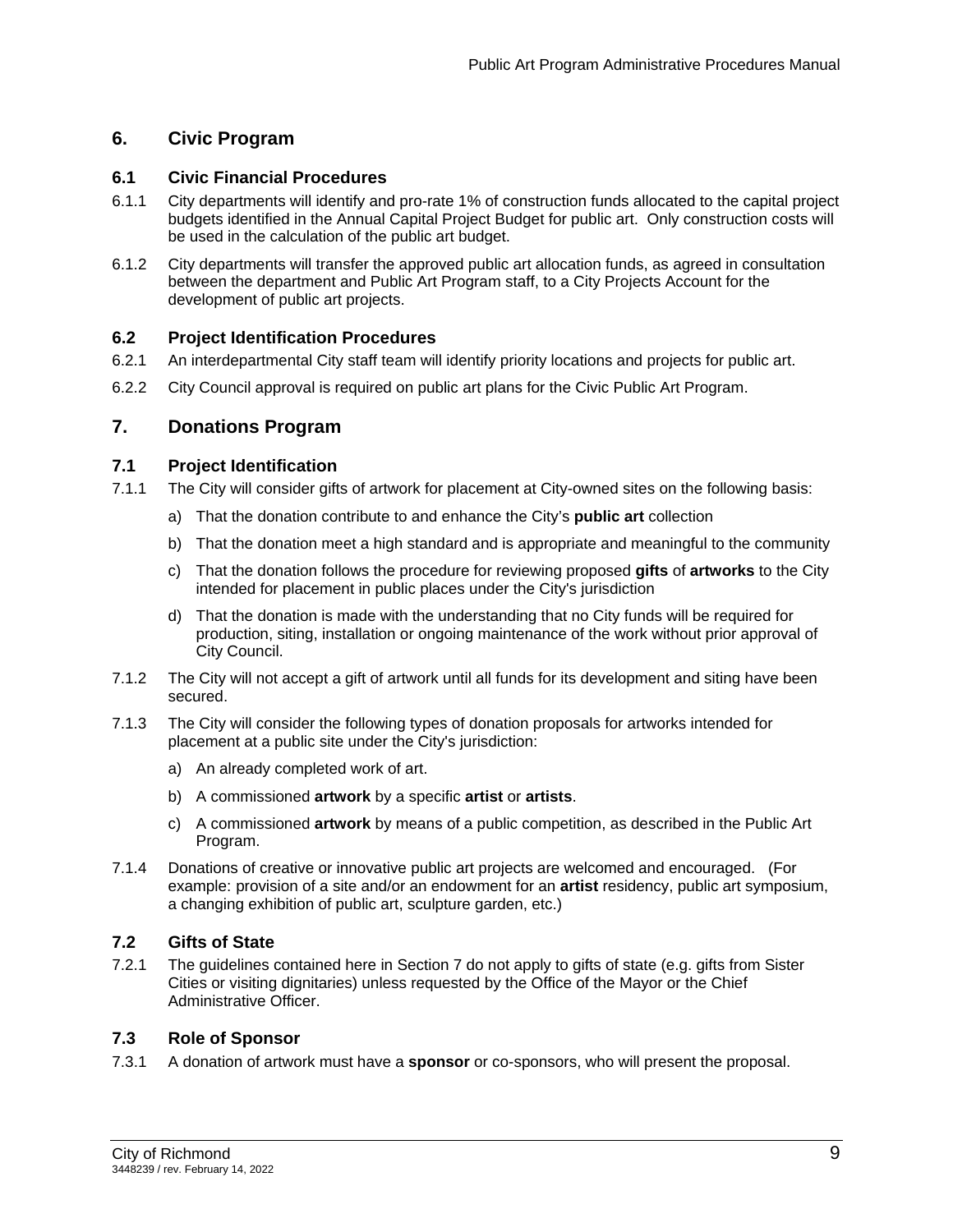- 7.3.2 The **sponsor**'s principle role is to state the intent of the donation and be responsible for raising or providing the funding for its production, acquisition, installation, and maintenance.
- 7.3.3 Community groups or corporations can act as a **sponsor**, provided that they are capable of demonstrating community support for the proposal.
- 7.3.4 Demonstrating community support reinforces the public nature of the proposal.

#### **7.4 Donation Proposal**

- 7.4.1 All offers of artwork proposed for sites under City jurisdiction must be made in writing and submitted to the Public Art Program.
- 7.4.2 The **sponsor** will be asked to submit a detailed proposal for consideration. The proposal must contain:
	- h) A rationale for the intent and purpose of the proposed **gift**;
	- i) A brief statement about the proposed **artwork** and theme from the **artist**;
	- j) A project time line;
	- k) Project ownership, transfer to the City and stakeholder responsibilities;
	- l) A site plan showing the installation of the work in relation to the site;
	- m) Visual presentation of the work on the proposed site(s), including drawings, photographs and models of the proposed work with scale and materials indicated;
	- n) A detailed budget, with projected costs for the project, including: materials, installation, documentation, construction, maintenance, insurance, etc.;
	- o) Funds committed to date and proposed source(s) of funds;
	- p) Anticipated maintenance for the **artwork**;
	- q) Artist's resume and any additional supporting material; and
	- r) All other program criteria should be addressed in the proposal.

#### **7.5 Donation Review Process**

- 7.5.1 All proposals for gifts of artwork must follow a three-stage review process:
	- a) Review by City staff and **RPAAC**
	- b) An independent assessment and review by a **public art** review panel. See *Section 4.4 Public Art Panels* for further details.
	- c) Recommendations and findings from the **public art** review panel will be presented to **RPAAC** for review and recommendations, followed by a report to City Council for approval.
- 7.5.2 If, at any stage, the City decides against accepting the proposal, City staff will notify and provide a rationale to the **sponsor** and the **artist**.

#### **7.6 Donation Review Criteria**

- 7.6.1 All stages of the Donation Review Process will be based on, but not limited to, the following criteria:
- 7.6.2 **City Sites:** Gifted public artwork must be located on sites under the City's jurisdiction (e.g. Cityowned, City-managed). See *Section 3 Site Considerations* for further details.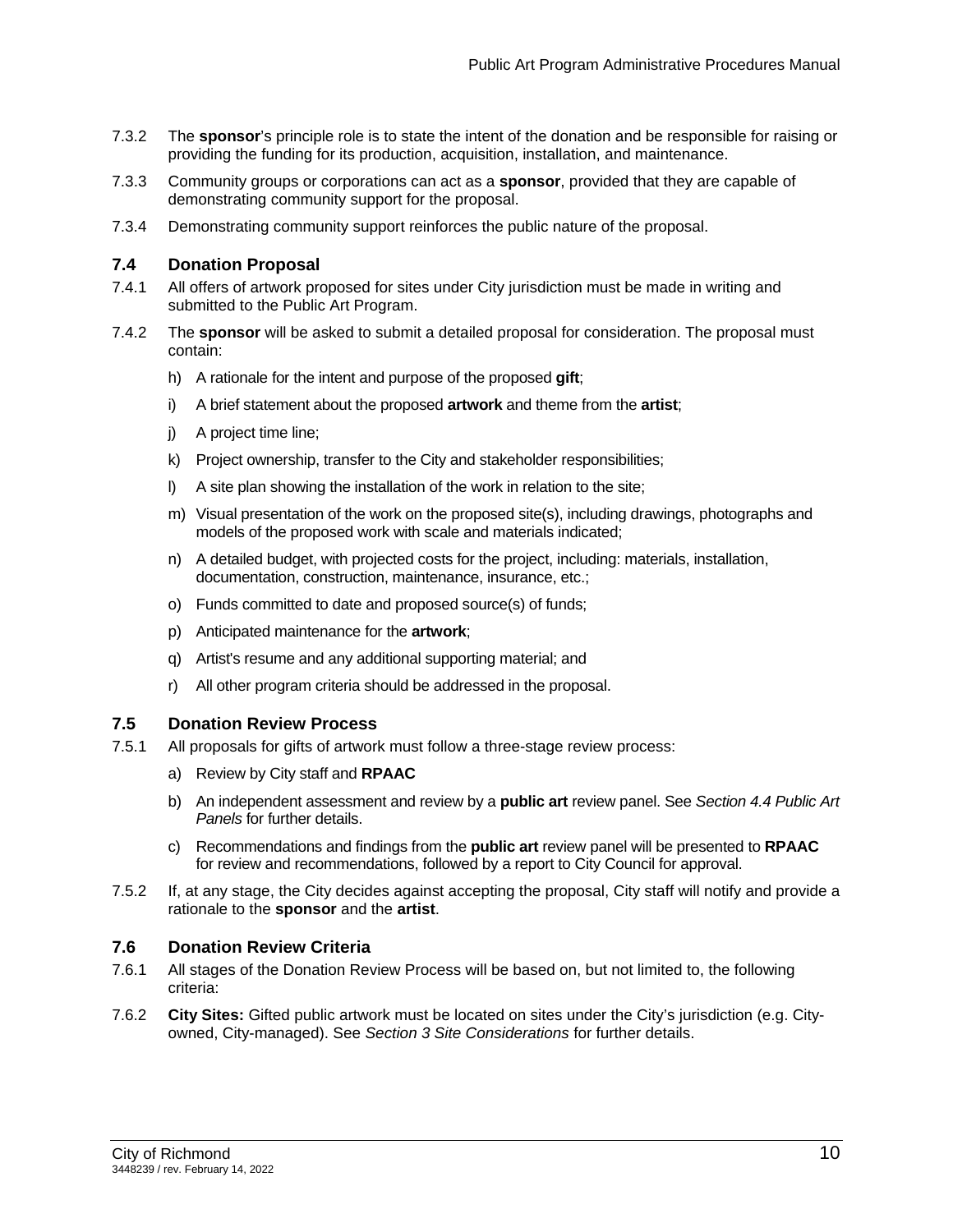- 7.6.3 **Theme:** A stated theme of the artwork, which is consistent with the goals, objectives and mandate of the City and the Richmond Public Art Program *(and/or other relevant City plans)*, must be identified.
- 7.6.4 **Relevance:** Works of art must be appropriate for the proposed site and its surroundings, and/or complement surrounding architecture, topography, history and the social dynamic of the particular community in which the art will be placed.

#### 7.6.5 **Artistic Excellence:**

- a) The work of art shall merit placement in a City public place.
- b) The **artist** demonstrates the ability and potential to execute the proposed **artwork**, based on previous artistic achievement and experience.
- c) In the case of a donation of an existing work of art, the quality of the work(s) must be supported by documentation from an independent professional evaluator.
- d) The **artwork** must enhance the City's **public art** collection.
- 7.6.6 **Physical Durability:** The artwork will be assessed for long-term durability against theft, vandalism, and weather of the artwork.
- 7.6.7 **Public Safety:** The artwork will be assessed for any public safety concerns.
- 7.6.8 **Environmental Sustainability:** Consideration will be given to the environmental impact and sustainability of the proposed artwork.
- 7.6.9 **Legal:** Consideration will be given to the proposed terms of donation, legal title, copyright authenticity, **artist** right to reproduce, liability and other issues as deemed appropriate.
- 7.6.10 Other considerations may include (but are not limited to): sponsorship, acquisition terms and procedures, and ability to de-accession, if required
- 7.6.11 See *Section 4.6 Selection Criteria* for further details.

#### **7.7 Acceptance and Registration of the Artwork**

- 7.7.1 If the proposal is accepted by City Council, a formal agreement will be negotiated outlining the responsibilities of each party (the City, the **sponsor**, the **artist** and outside contractors, where applicable). The agreement will address project funding, insurance, siting, maintenance, project supervision, vandalism, the right of removal or transfer, public safety and other issues as necessary.
- 7.7.2 The City will be the owner of the artwork and reserves the right to move or alter the work to meet public safety or other City concerns. Any such change will be made in consultation with the **artist** and **sponsor**.
- 7.7.3 The completed and installed artwork will be registered in the City's Public Art Inventory together with all accompanying documentation. See *Section 5 Art Documentation* for further details.

# **8. Private Development Program**

- 8.1.1 The City will advise developers who are applying for development approval if they meet the criteria to participate in the Private Development Public Art Program.
- 8.1.2 Public Art Program staff will meet with developers to discuss the public art project details and procedures. Developers will then advise staff of the option which they have selected. The developer and City staff will agree upon one of the public art options (below) and a contribution amount.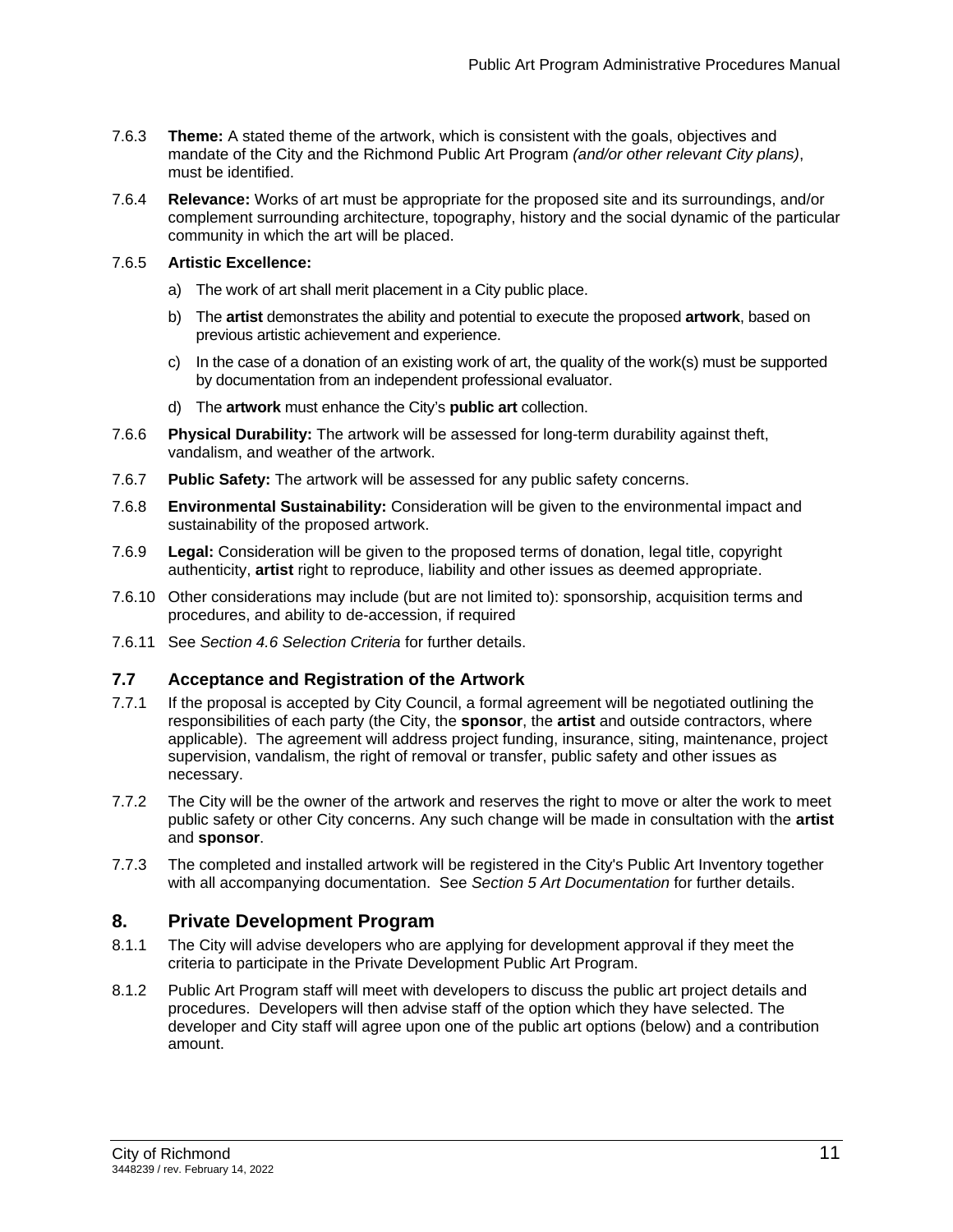# **8.2 Calculation Method for Private Sector Public Art Contributions**

8.2.1 To achieve the 0.5% Flat Rate Policy objective, the following table provides a guideline for the public art contribution. Contributions are based on maximum developable floor area (FAR) and categorized by building type.

| <b>Building Type</b>                 | <b>Recommended Public Art</b><br>Contribution (\$/sq. ft.) |  |
|--------------------------------------|------------------------------------------------------------|--|
| Residential (all construction types) | \$0.93                                                     |  |
| Commercial, Office                   | \$0.49                                                     |  |
| Industrial, Light Industrial         | \$0.27                                                     |  |

# **Recommended Public Art Contributions by Building Type Effective January 1, 2022**

*Rates to be adjusted annually based on Consumer Price Index*

- 8.2.2 Eligible items for private sector public art budgets include:
	- a) Preparation of a **public art** plan;
	- b) Public **art consultant** and **artist** selection process administration fees;
	- c) **Artist**, engineering and consultant fees;
	- d) Legal and insurance fees;
	- e) All costs for materials, fabrication, transport and installation for the **artwork**;
	- f) A public relations program; and
	- g) Documentation costs.
- 8.2.3 Ineligible items for private sector public art budgets include:
	- a) Maintenance costs for **artwork(s)** situated on private property;
	- b) **Artworks** acquired outside Public Art Program process and administrative procedures; and
	- c) Costs not directly related to selecting, designing, fabricating, or installing **artwork**, such as related landscape, structural, lighting, and architectural design and construction.
- 8.2.4 It is encouraged that for projects with public art budgets of less than \$40,000, a monetary contribution be made to the City's Public Art Statutory Reserve Fund (**Option 1**).

This approach enables the City to pool contributions from developers for **public art**. In this way, the benefits of these contributions are maximized and administration costs are reduced.

8.2.5 For public artworks on private property, Council approval is required for Terms of Reference for artworks with budgets over \$250,000 based on the total dollar value for the voluntary public art contribution as determined at the Development Permit Application stage.

# **8.3 Private Development Public Art Options**

#### 8.3.1 **Option 1 – Cash Contribution to the Public Art Statutory Reserve Fund**

- a) Proponent designates the full contribution to the City's Public Art Statutory Reserve.
- b) A cash contribution for **public art** is provided to the City before a development or building permit is issued.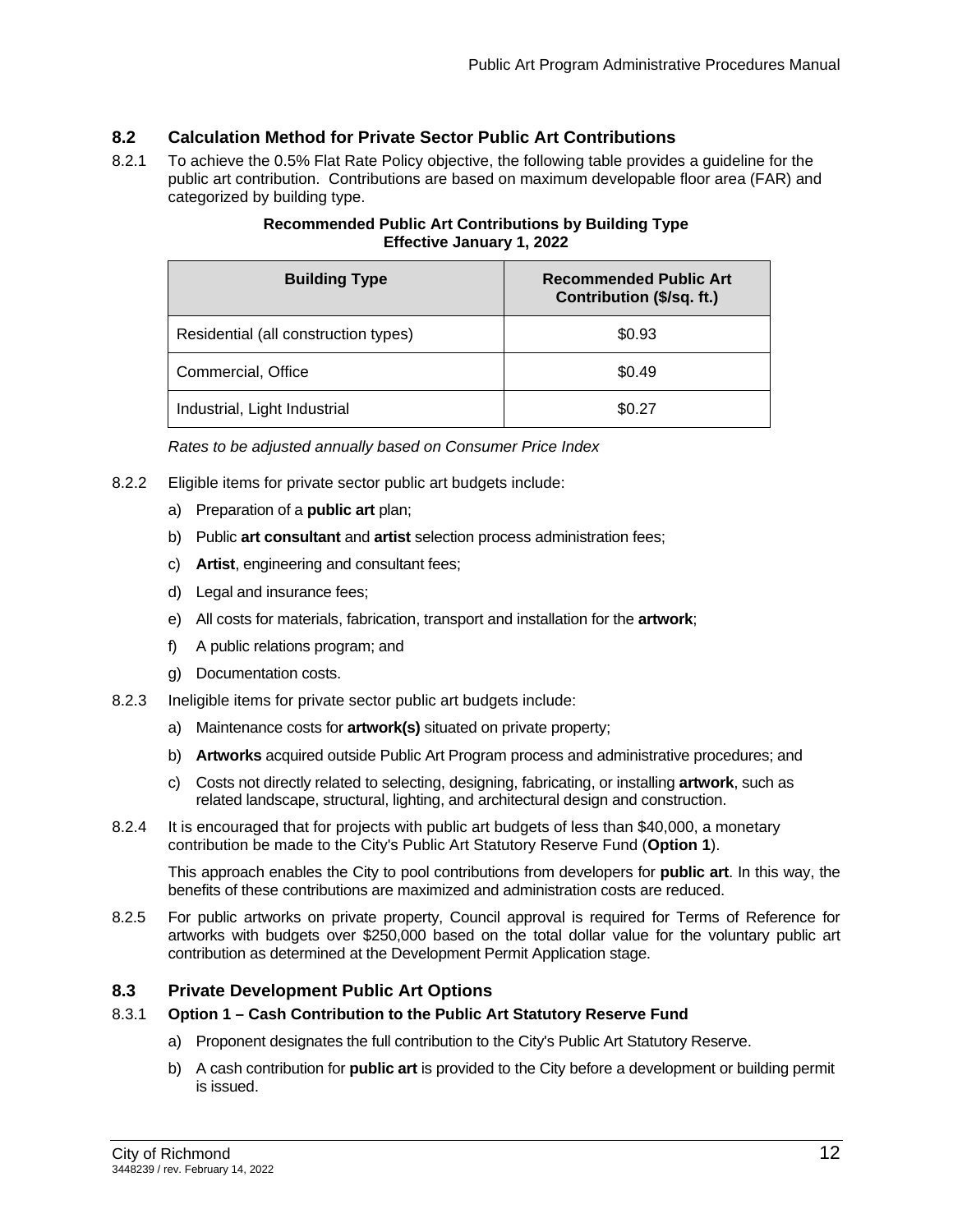#### 8.3.2 **Option 2 - Proponent Manages the Public Art Selection Process**

a) A public **art consultant** is retained by the proponent to work with the development team and the City to manage the **public art** selection process.

#### 8.3.3 **Option 3 - City Manages the Public Art Selection Process**

- a) The City manages the **public art** selection process using funds provided by the proponent.
- b) This option allows proponents to dedicate funds to the creation of **public art** and to minimize their administration involvement and costs.

#### 8.3.4 **Option 4 - A Combination Approach**

a) A combination of designating a portion of the contribution to the City's Public Art Statutory Reserve and a portion to development of a **public art** project or projects. In essence, combining Option 1 with either Option 2 or Option 3.

#### **8.4 Contribution Allocation**

#### 8.4.1 **Options 1 & 3:**

- a) A minimum of 85% of the **public art** contribution will be allocated to the creation of **artwork**;
- b) A maximum of 15% of the **public art** contribution will be dedicated to the City's **Public Art Program Operating Provision** to support and sustain the management, administration and promotion of the Public Art Program.

#### 8.4.2 **Option 2**

- a) A minimum of 85% of the **public art** contribution will be allocated to the creation of the **artwork**;
- b) An amount equal to 5% of the **public art** contribution will be dedicated to the City's **Public Art Program Operating Provision** to support and sustain the management, administration and promotion of the Public Art Program;
- c) A maximum of 10% of the contribution amount will be directed towards consultant fees.

#### **8.5 Timing of Contribution**

- 8.5.1 Proponents will be notified of the public art program contribution details at the earliest possible time in the development review process (e.g. at the rezoning, development permit, or subdivision stage):
- 8.5.2 The City will secure the proponent's public art contribution prior to the Rezoning Adoption and/or Development Permit Issuance.
- 8.5.3 During the Rezoning/Development Permit review, City staff will confirm whether a public art contribution has been made with the application.
- 8.5.4 For multi-phase developments, legal agreements, including no-build covenants on land title, may be required to secure future contributions.
- 8.5.5 Where a contribution has been agreed upon, but has not yet been made, the outstanding contribution will be regarded as a condition of the issuance of the Rezoning or Development Permit.

#### **8.6 Approval Phase**

- 8.6.1 The Planning & Development Department will include the selected public art option in its final rezoning or development permit report to Planning Committee, Development Permit Panel, and City Council, as appropriate.
- 8.6.2 City Council approves the public art contribution.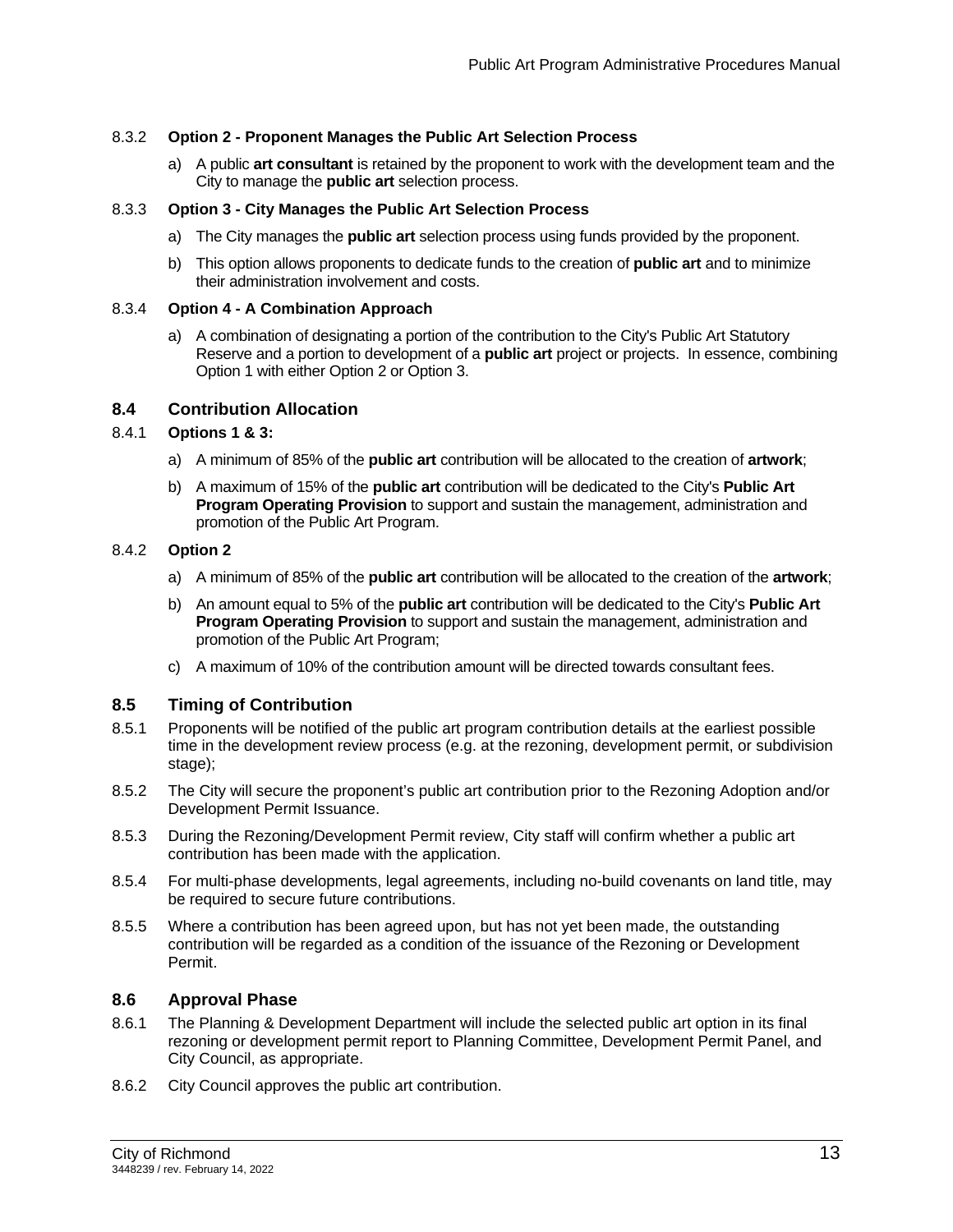# **8.7 Implementation Phase**

#### 8.7.1 **Payment/Security**

- a) Option 1: developers make their contribution to the City's Public Art Reserve, with the administration portion deposited to the City's Public Art Provision.
- b) Option 2: the administration portion is deposited to the City's Public Art Provision and a letter of credit or cheque is provided to the City, before a development permit or building permit is issued, whichever takes place first. The letter of credit is secured in the amount of the **public art** budget.
- c) Options 3: developers make their contributions for **public art** to the City's **Public Art Reserve Fund** before a development permit or building permit is issued, whichever takes place first. The City, with the City Public Art Planner named as the Administrator of the funds, administers the public art project budget on behalf of the developer, releasing funds as agreed in a contract between the developer and **artist**.
- d) Letters of credit are released back to the developer upon the satisfaction of the City that the **public art** has been completed, including transfer of title to the City or Strata and all accounts paid.

#### **8.8 Implementing the Public Art Plan – Timeline**

- 8.8.1 Generally speaking, the average public project takes:
	- a) A minimum of three months to select the **artist** and/or **artwork**; and
	- b) A minimum of six months to fabricate and install the **artwork**.

#### **8.9 Further Developer Procedural Guidelines**

- 8.9.1 All contracts are negotiated between the proponent and the **artists** involved, and should consider best practices for terms of service, insurance, copyright, warranties and acceptance of transfer of title.
- 8.9.2 **Artists** and developers are advised to seek independent legal counsel.
- 8.9.3 The **artist**, developer and City jointly agree on the public art project completion date and final transfer of ownership.
- 8.9.4 **Acceptance**: the **artist**, developer and City jointly accept the built public art.
- 8.9.5 **Public Relations**: Developers recognize that public art can enhance their corporate image by better relating their new development to the community as a whole. As a result, public relations are an important component of a public art project and may include: news releases, newspaper articles, opportunities for public comment, media events, official openings, City brochures, maps and guides and public tours.
- 8.9.6 **Accessibility and Maintenance**: it will be the responsibility of the proponent to ensure that the artwork is accessible and functioning at times when the public has access to the site or artwork. For example, in open spaces, a fountain should be operating in the evenings and on weekends for the benefit of the public.

The proponent is responsible for transferring the duties of accessibility and maintenance to the subsequent owners of the development.

# **9. Community Program**

- 9.1.1 The Community Program will include artist-initiated and community-initiated project proposals.
- 9.1.2 Artist-initiated projects must serve a community within Richmond.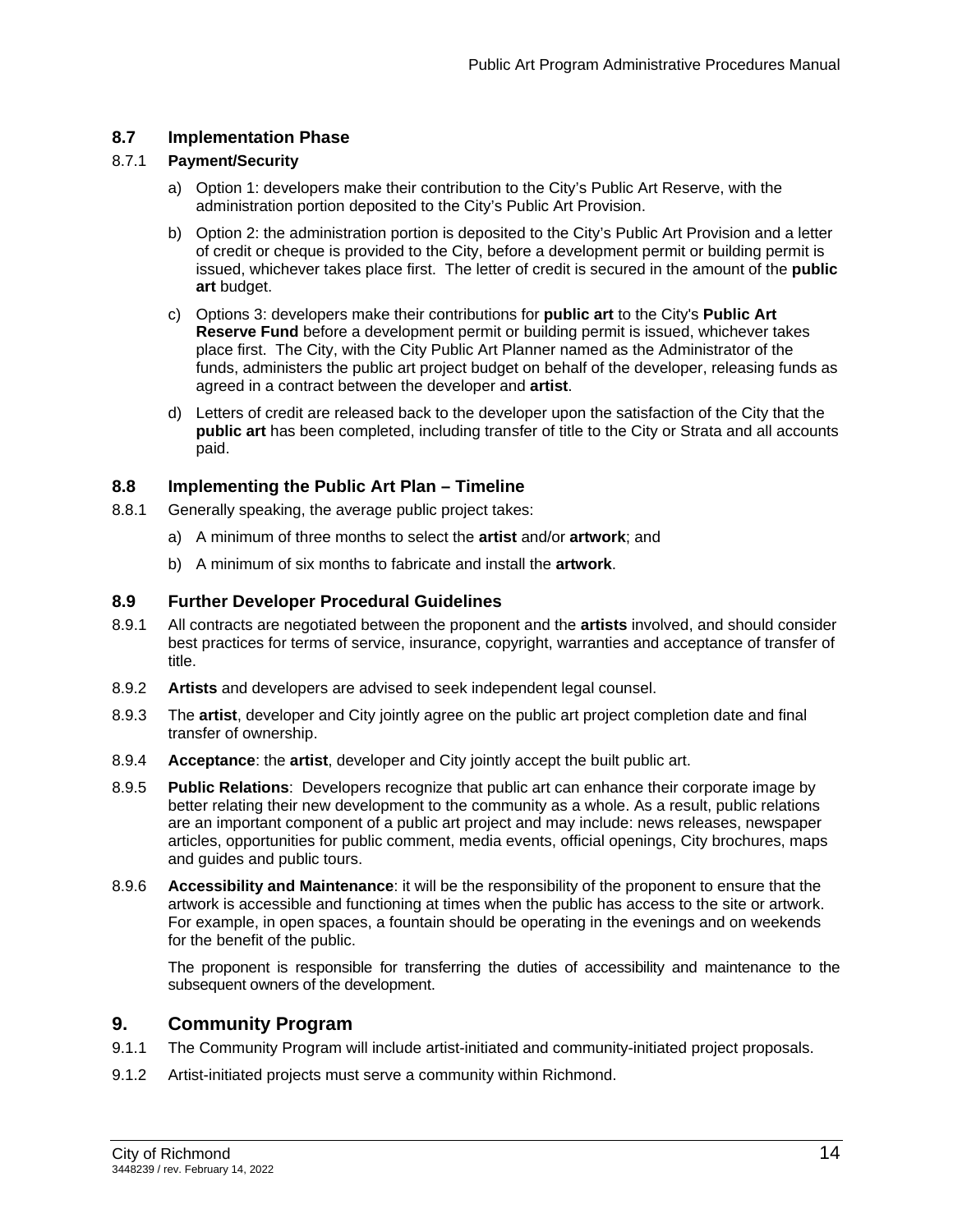9.1.3 Community-initiated projects will generally be considered once a year and follow the procedures described below:

### **9.2 Program Applicants**

- 9.2.1 The program is open to submissions of interest by **artists** and communities wishing to collaborate on artwork for public sites in Richmond.
- 9.2.2 Calls will be issued separately to community groups and to **artists**.
- 9.2.3 Community groups wishing to participate in the Community Public Art Program must complete an application. Community groups are asked not to have a specific project, end product or **artist** in mind when applying.
- 9.2.4 To be eligible, community groups must be located in or serving Richmond and be willing to spend the time that the collaborative process requires. Community group applicants must demonstrate the involvement of a sizable membership/constituency in the project, extending beyond a board of directors, staff or a committee.
- 9.2.5 **Artists** wishing to be considered for Community Public Art projects must apply for inclusion on the Community Public Art **Artist Roster**. This call is issued once per calendar year in the first quarter. **Artists** should not apply with a specific community partner in mind.
- 9.2.6 The Community Public Art **Artist Roster** will be maintained by City staff and periodically reviewed by **RPAAC**.
	- a) Artists will be asked annually if they wish to remain on the **Artist Roster**
	- b) Artists must update their submission materials every two (2) years in the manner compliant with the current **Artist Roster** Call to Artists.
- 9.2.7 The Community Public Art Program is open to **artists** from a wide variety of disciplines including:
	- a) Visual arts: **public art**, film and video, photography, installation, multi-media and other visual art forms
	- b) Performing arts: performance, music, dance, theatre
	- c) Literary arts: writing, story-telling, poetry.

#### **9.3 Community Public Art Selection Process**

- 9.3.1 A panel will be convened to review applications from community groups. The panel will recommend community groups to develop projects.
- 9.3.2 The panel will compose a shortlist of artists, compiled from the **Artist Roster**, for each selected community group. In exceptional cases, staff may issue a "Call to Artists" for selected projects.
- 9.3.3 The panel's recommendations are reviewed by **RPAAC**.
- 9.3.4 A second selection panel, comprised of the selected community groups along with arts and design professionals, will choose an artist from the shortlist, whose art practice is most compatible with the community group's interests and goals.
- 9.3.5 See *Section 4 Selection Process* for further details.

#### **9.4 Community Proposal Assessment**

- 9.4.1 A Community group's application will be reviewed on the basis of:
	- a) Expression of a shared goal, theme or idea to explore through art, including but not limited to issues such as identity, social history, cultural expression or the environment;
	- b) Commitment to working collaboratively with an **artist** to explore these **community** issues;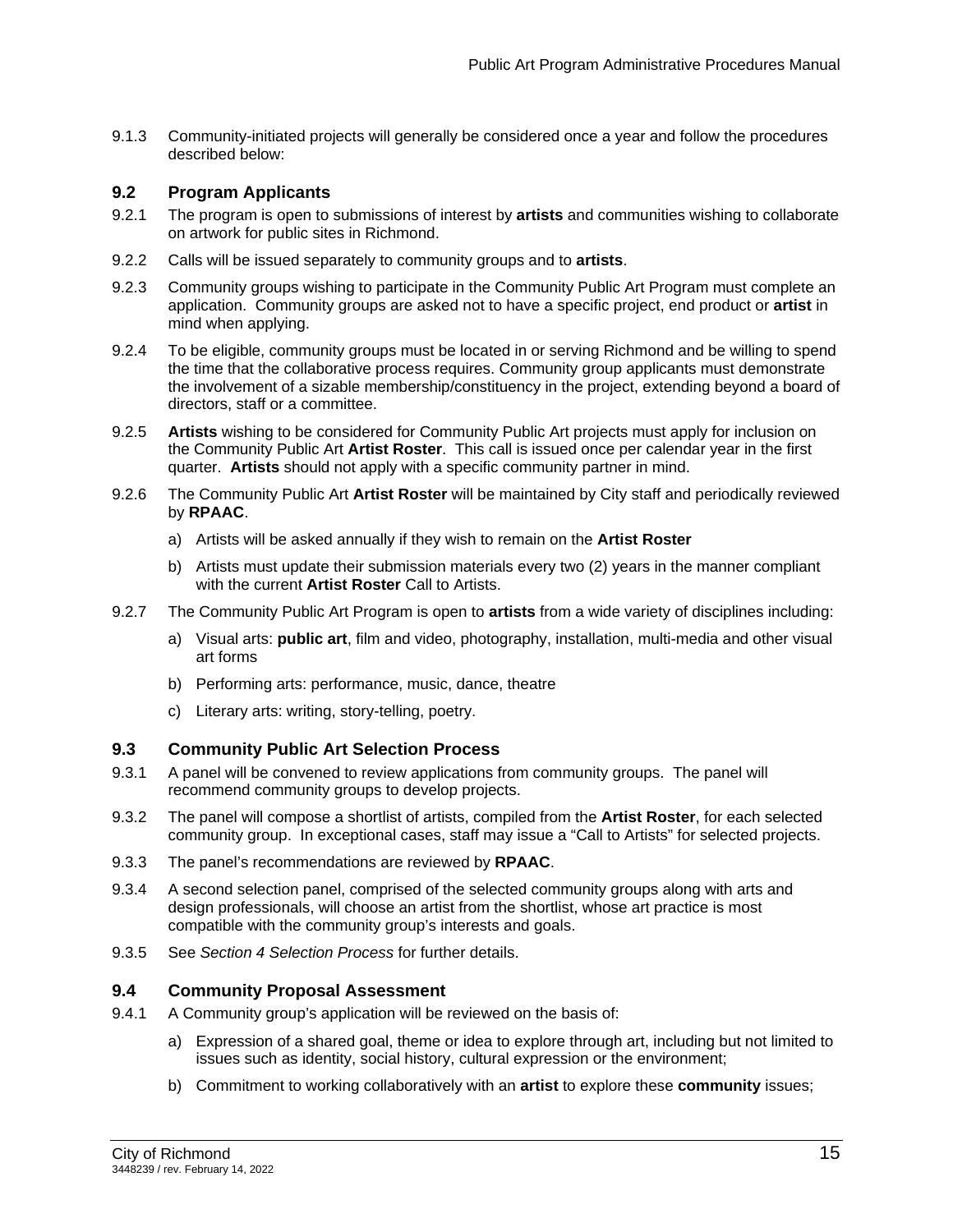- c) Willingness to enter the process without a predetermined idea about the outcome;
- d) Belief that the art-making process is a unique and valid way to express **community** identity and concerns; and
- e) Commitment of **community** time to work on the project.

#### **9.5 Artist Assessment**

- 9.5.1 In addition to applicable criteria stated in *Section 4.6 Selection Criteria*, artists' applications will be reviewed by a review panel on the basis of:
	- a) Evidence of broad thinking, conceptual clarity and problem-solving capabilities;
	- b) Ability and willingness of the **artist** to work collaboratively with **community** members on a shared goal;
	- c) Ability to work well with a wide range of people including **community** members, City staff, arts professionals, and professionals in other fields; and
	- d) An expressed desire to create **artwork** in the **public realm**.
- 9.5.2 Interdisciplinary and team approaches are welcome.

#### **9.6 Community Program Funding and Project Development**

- 9.6.1 The artist and community group will work together during the initial development stage to formulate the kind of ideas they wish to explore. They will develop a concept proposal, budget and implementation plan describing their goals for the project.
- 9.6.2 The Public Art Program shall make available a total budget of \$15,000 (as of 2011) for each community public art project. Community groups are encouraged (but not required) to raise additional funds or in-kind service to expand the scope of the project.
- 9.6.3 Artists or artist teams matched with a community group will receive a planning fee (maximum \$2,000) during the initial development stage of the program. Artists working as a team must share the planning fee.

The remaining budget (\$13,000) will be made available to the **artist** to carry out the project, based on a payment schedule.

- 9.6.4 The project budget will be developed in collaboration with the artist(s) and community group. The budget must include an artist fee for the implementation stage of the collaboration as well as cover all aspects of the project including, but not limited to planning, community consultation, materials, insurance, installation costs and any other resources necessary to complete the project. Community groups will not receive funding.
- 9.6.5 All budget and project implementation plans are reported to **RPAAC**.
- 9.6.6 The community group will be required to enter into an agreement with the artist, facilitated by the City, that outlines the roles and responsibilities of all parties as well as rights of use and ownership.

# **10. De-accession Guidelines**

#### **10.1 Overview**

- 10.1.1 These guidelines were created to ensure the de-accessioning process of public artwork does not occur haphazardly (e.g. due to fluctuations of fashion).
- 10.1.2 The de-accessioning of an artwork, whether through sale, exchange, gift or any other means, must not be contrary to the terms on which it was received.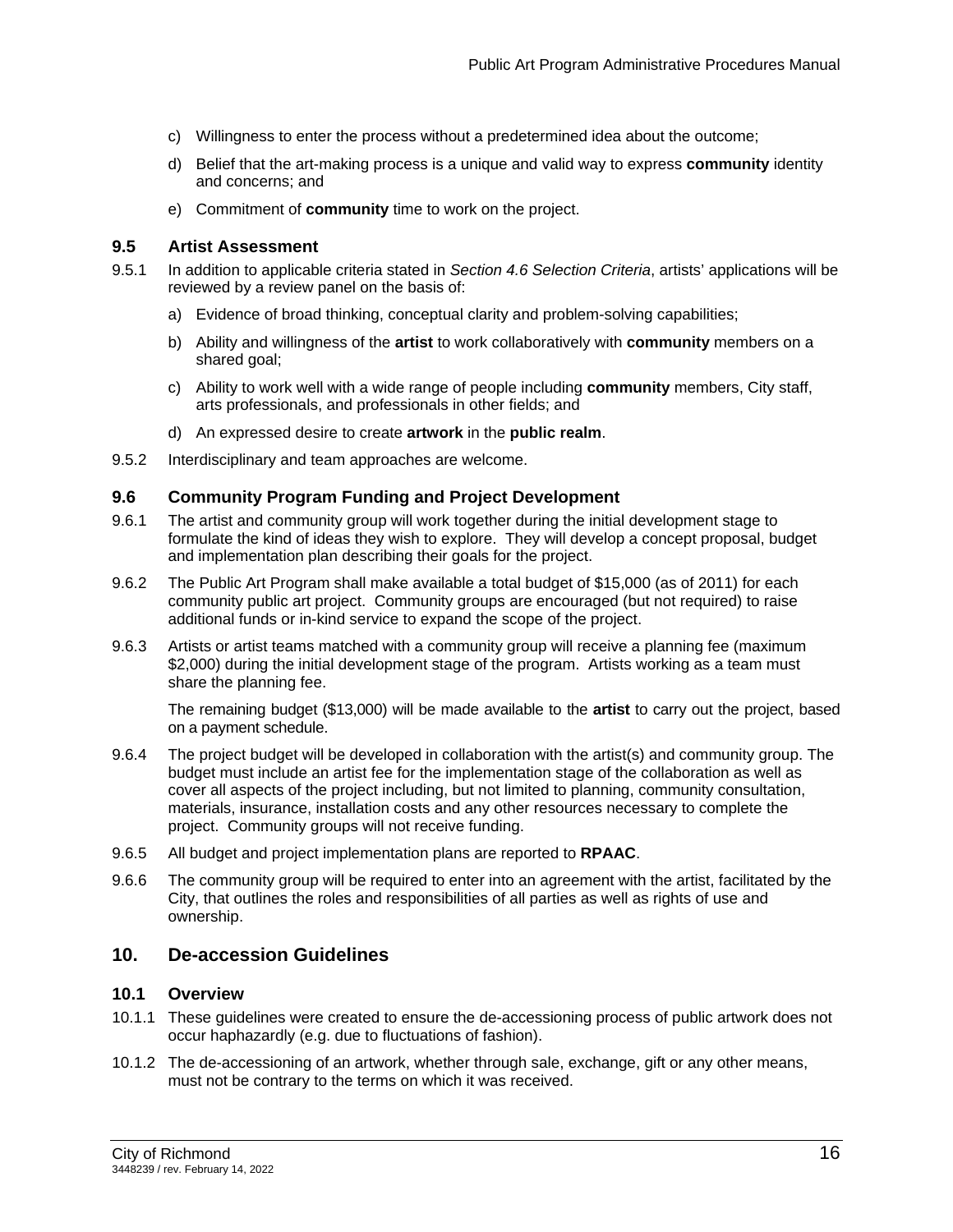- 10.1.3 The decision-making process to de-accession must be informed by the advice and expertise of art and other professionals qualified to assess the effects of de-accession on both the artwork in question and the integrity of the City's public art collection.
- 10.1.4 The decision making process to de-accession must be carried out with the informed involvement of the public and all potentially affected communities and stakeholders.

# **10.2 Conditions**

- 10.2.1 The City will consider de-accessioning an artwork when directed by Council or requested by an owner of private property where the artwork in question exists or if any of the following conditions apply:
	- a) The **artwork** is fraudulent, not an authentic work, or there is valid challenge to title;
	- b) The **artwork** possesses faults of design, workmanship, or inferior materials, that result in excessive or unreasonable maintenance, a threat to public safety, and/or damage to an extent where repair is unreasonable or impractical;
	- c) The destruction of, or changes to, the **artwork** or site threaten the **artwork's** survival, maintenance costs, or result in a significant diminishing of its artistic integrity and effectiveness;
	- d) A written request with justification from the **artist** has been received; or
	- e) An exceptional and unforeseen reason arises (e.g. other priority uses of City or private land, etc.) for removing the **artwork** from its current site, and no other suitable site can be found.

#### **10.3 Procedures**

- 10.3.1 Providing one of the conditions in the preceding section applies, as evidenced in a written submission, City staff will report the following information to **RPAAC** for their review:
	- a) Reasons for the suggested **de-accessioning**;
	- b) Opinion of the City's Legal Department;
	- c) Implications arising from the terms of the initial acquisition;
	- d) Expert appraisal of the current value of the **artwork**;
	- e) A report on the condition of the **artwork** from a professional conservator;
	- f) Costs of site mediation, **de-accessioning**, removing, storage and relocation;
	- g) All documented public responses to the work;
	- h) Relocation and storage options;
	- i) Alternative uses and treatment of the site;
	- j) Suggested and alternative course of action;
	- k) Where applicable, the **artist** whose work is being considered for **de-accessioning** will be notified and invited to comment in writing or in person by a specified date; and
	- l) Where applicable and achievable, the original **sponsor** of the work shall be notified of the **deaccessioning** request and invited to comment in writing or in person, by a specified date.
- 10.3.2 The City will designate a panel to review the proposed request. See *Section 4.4 Public Art Panels*  for further details.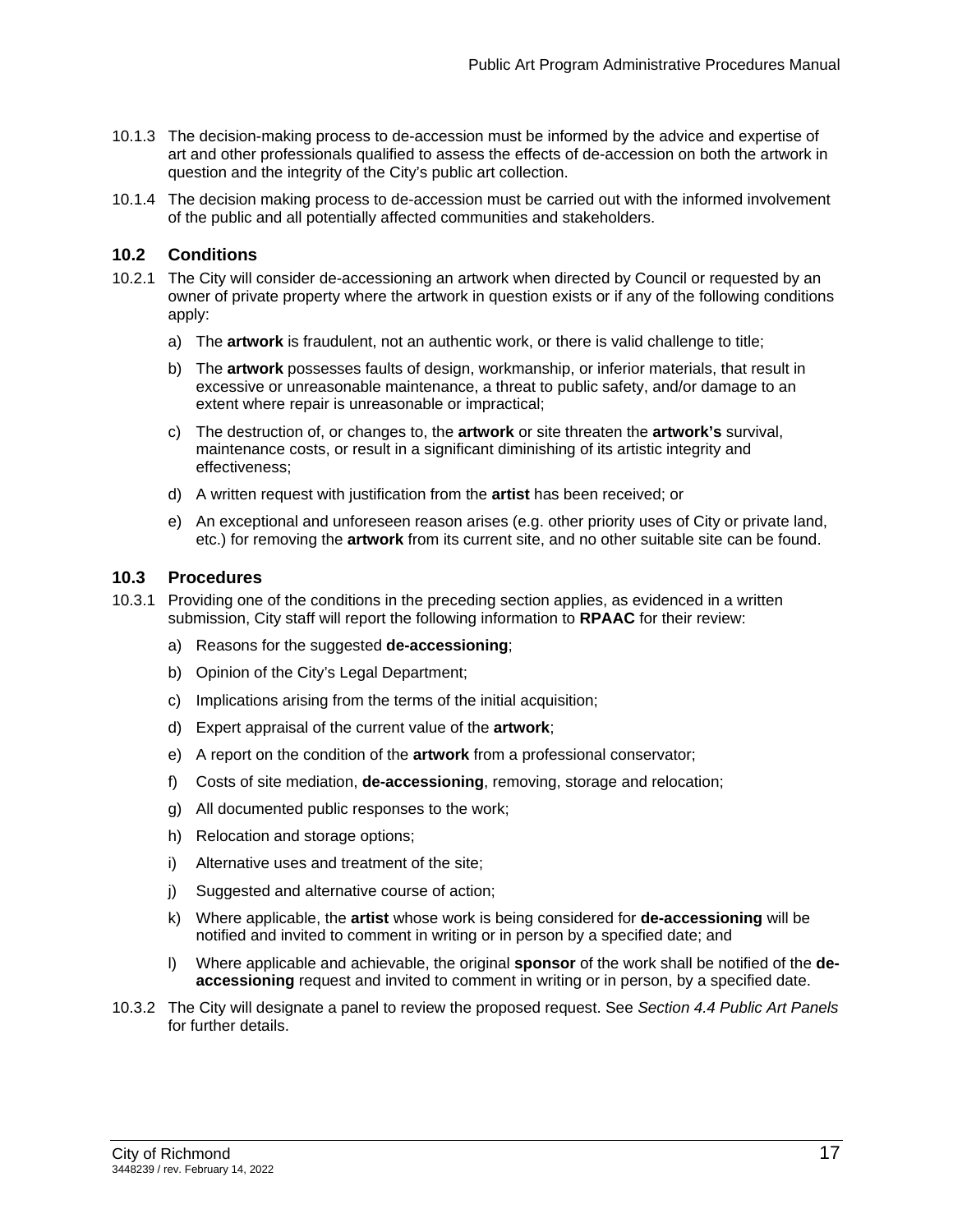- 10.3.3 The panel may recommend any of the following courses of action as a result of its deaccessioning review. The panel shall be advised that these options are not in any order of preference.
	- a) Sell, auction or trade the **artwork** after receiving a bona fide current appraisal;
	- b) Give the **artist** and/or **sponsor** the first opportunity to buy back the work at the current appraised value;
	- c) Give the **artist** the opportunity to propose repurposing the work;
	- d) Relocate the work retaining ownership by the City;
	- e) Transfer ownership to another public institution, organization or public site;
	- f) Properly store the work temporarily with a plan for its future;
	- g) Retain the work as sited;
	- h) Recommend improvements or alterations, agreeable to the **artist** and or **sponsor** to the **artwork** or site; or
	- i) Other solutions or recommendations as determined by the review and circumstances.
- 10.3.4 Staff will convey the panel's findings/recommendation(s) to **RPAAC** and to City Council for final approval.
- 10.3.5 All financial proceeds resulting from any sale or trade of public art are to be deposited in the City's Public Art Reserve Fund.

# **11. Definitions**

- 11.1.1 **Art Consultant**: An advisor to the developer or the City on art siting, selection, and public art plans. Consultants should have broad knowledge of and experience with current art-making practices, and knowledge of artists able to work in public and development contexts.
- 11.1.2 **Artist**: A skilled and recognized practitioner of the fine arts of various media, including but not limited to painting, drawing, sculpture, photography, music, literature, theatre, film, dance and electronic arts.
- 11.1.3 **Artist Roster**: A list of active artists. Calls for inclusion on the Artist Roster are issued yearly. The Artist Roster is used in Community Public Art Projects and is an available resource for other Public Art Projects.
- 11.1.4 **Artwork**: A work created by an artist exhibiting aesthetic expression and skill, craftsmanship, and creativity in its production.
- 11.1.5 **Community**: Community refers to a group of people brought together by any number of forces including geography, tradition, culture, faith, lifestyle, common experience, interest or spirit.
- 11.1.6 **De-accession**: A set of actions that result in the removal of an artwork from a collection.
- 11.1.7 **Gift**: An existing or proposed work of art or funded project offered as a donation to the City for placement at a public site under the City's jurisdiction or taking place in a public building or area.
- 11.1.8 **Public Art**: Public art is defined as artwork in the public realm, which is accessible physically or visually to the public and possesses aesthetic qualities.
- 11.1.9 **Public Art Reserve Fund**: A City account that reserves funds from public and private sources for Public Art Program purposes.
- 11.1.10 **Public Art Program Operating Provision**: A City account that hold funds from private sources for Public Art Program operation and administration purposes.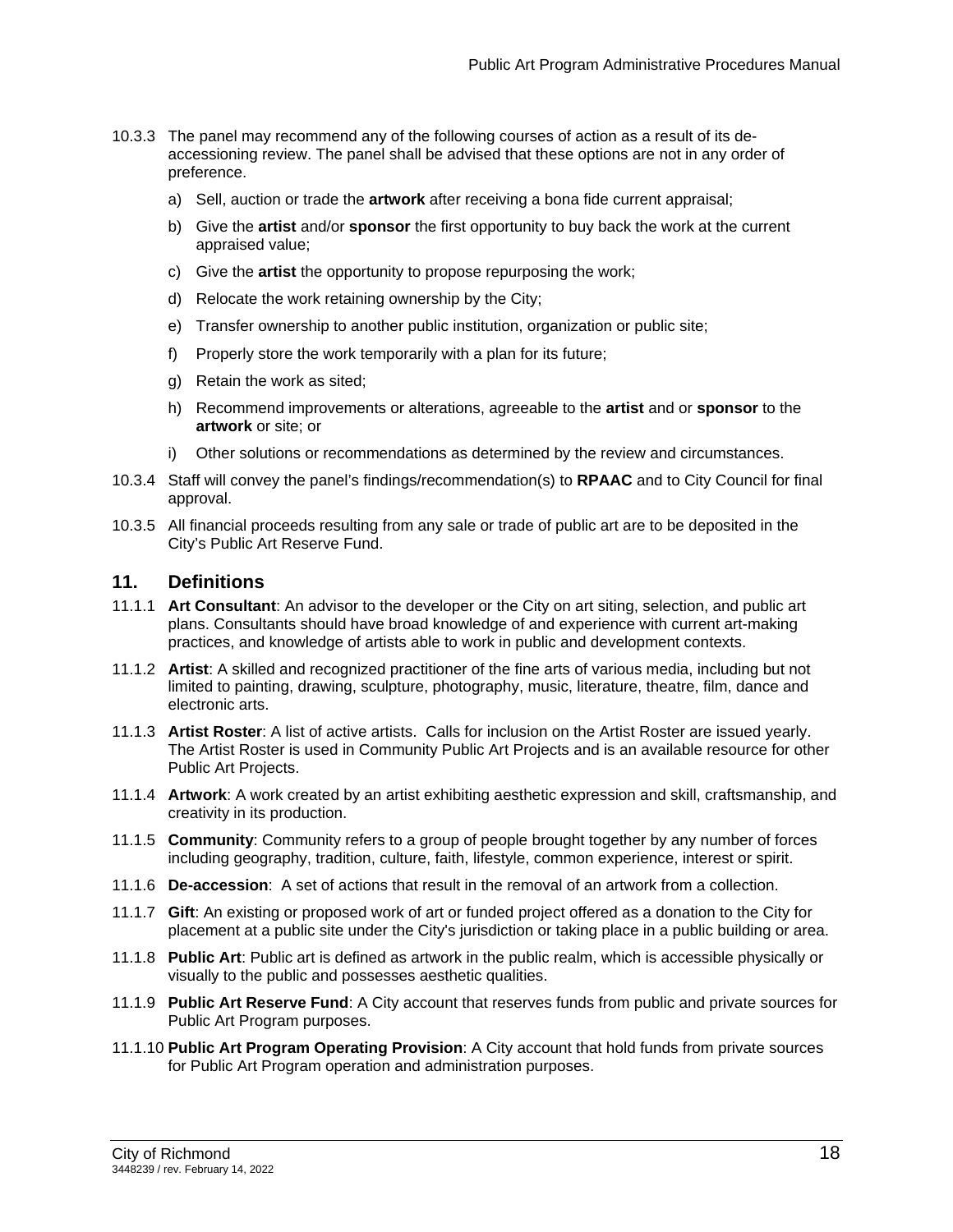- 11.1.11 **Public Realm**: Places and things, such as building facades, parks, public open spaces, and streets that provide physical or visual access to the general public.
- 11.1.12 **Richmond Public Art Advisory Committee (RPAAC)**: A Council-appointed volunteer advisory committee that provides input on public art policy, planning, education and promotion. See the Richmond Public Art Advisory Committee (**RPAAC**) Terms of Reference (adopted by City Council on July 27, 2010) for further details.
- 11.1.13 *Request for Qualifications (RFQ)* A call to artists to submit their credentials and qualifications to be considered for a public art project.
- 11.1.14 *Request for Proposals (RFP)* An artist call soliciting a concept proposal for a public art project.
- 11.1.15 **Sponsor**: An individual or group, other than the artist, who proposes a donation of a work of art or funds a project for placement on a public site under the City's jurisdiction or in a public building or area.